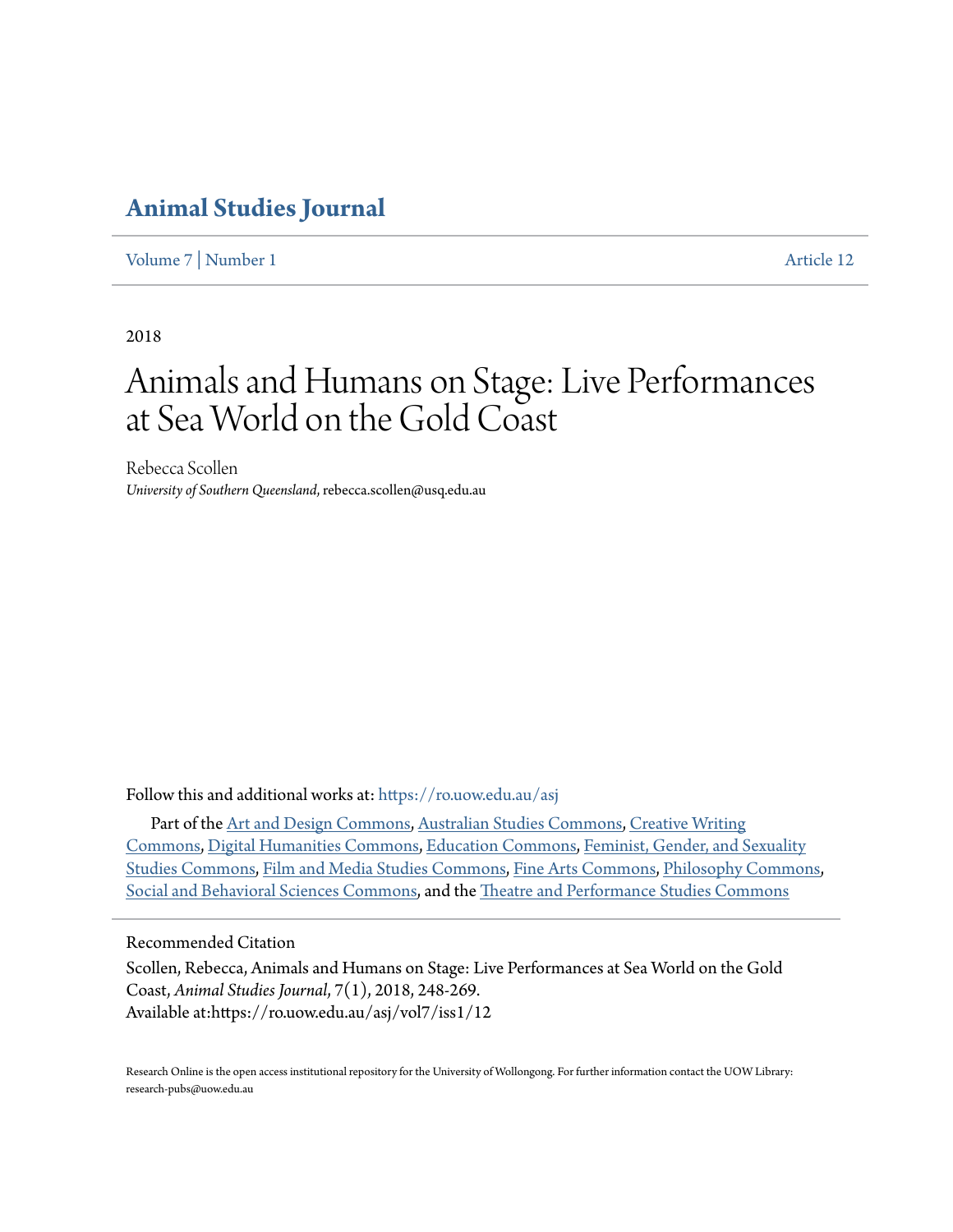## Animals and Humans on Stage: Live Performances at Sea World on the Gold Coast

#### **Abstract**

The purpose of this study is to investigate animal and human relations as constructed, and as demonstrated, through the live performances at Sea World on the Gold Coast, Australia. Particular attention is placed upon the meanings generated by the intersection of the starring animals and humans in the two narrative-driven productions. The study employs participant observation at three performances of Fish Detectives and Affinity. Fish Detectives highlights the dangers of overfishing the Earth's oceans in a play where the sea lions and pelican involved in the show perform alongside human actors. The animals do not perform their species but instead present anthropomorphic characters that have human traits. Affinity focuses on the long-held relationship between humans and dolphins and stresses the importance of keeping the oceans clean to protect the health of both. This show is one of demonstration with narrated information interspersed by impressive routines by the dolphins and human trainers. In both productions, audiences are encouraged to respond to the content and to participate directly at times by interacting with the animals. Over the last decade or so, there has been an increase of academic enquiry into animals in live performance and the performance of animality. For the most part, these studies interrogate the content of performances presented in circus and theatre environs, or in performance art. This paper contributes to the field with a particular focus upon staged live animal performances in a public aquarium setting.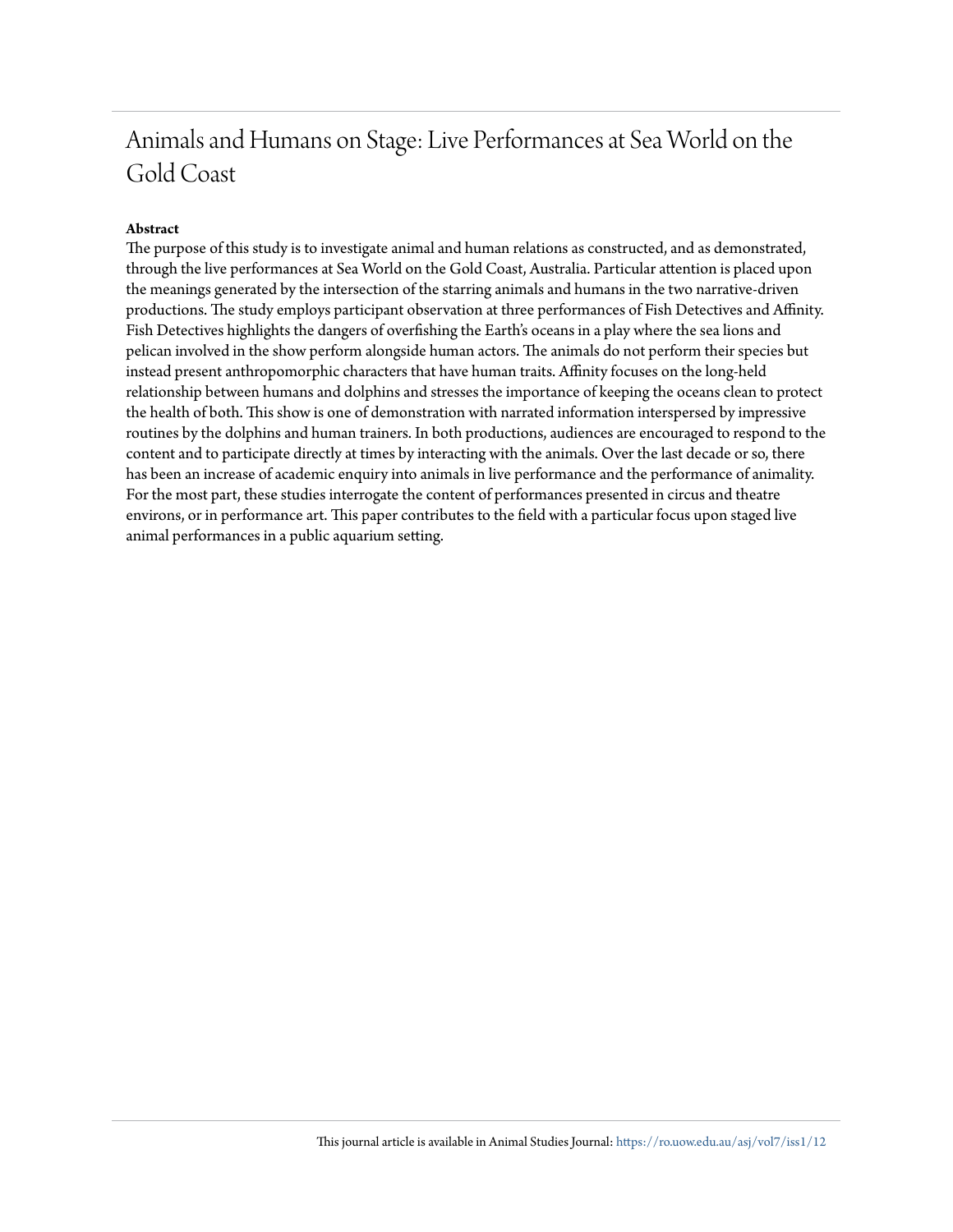## *Animals and Humans onStage: Live Performances at Sea Worldonthe GoldCoast*

### **Rebecca J. Scollen University of Southern Queensland**

**Abstract:** *The purpose of this study is to investigate animal and human relations as constructed, and as demonstrated, through the live performances at Sea World on the Gold Coast, Australia. Particular attention is placed upon the meanings generated by the intersection of the starring animals and humans in the two narrative-driven productions. The study employs participant observation at three performances of Fish Detectives and Affinity. Fish Detectives highlights the dangers of overfishing the Earth's oceans in a play*  where the sea lions and pelican involved in the show perform alongside human actors. The animals do not *perform their species but instead present anthropomorphic characters that have human traits. Affinity focuses on the long-held relationship between humans and dolphins and stresses the importance of keeping the oceans clean to protect the health of both. This show is one of demonstration with narrated information interspersed by impressive routines by the dolphins and human trainers. In both productions, audiences are encouraged to respond to the content and to participate directly at times by interacting with the animals. Over the last decade or so, there has been an increase of academic enquiry into animals in live performance and the performance of animality. For the most part, these studies interrogate the content of performances presented in circus and theatre environs, or in performance art. This paper contributes to the field with a particular focus upon staged live animal performances in a public aquarium setting.*

**Keywords:** *Sea World, live performance, animals, humans, relations, anthropomorphism, audience.*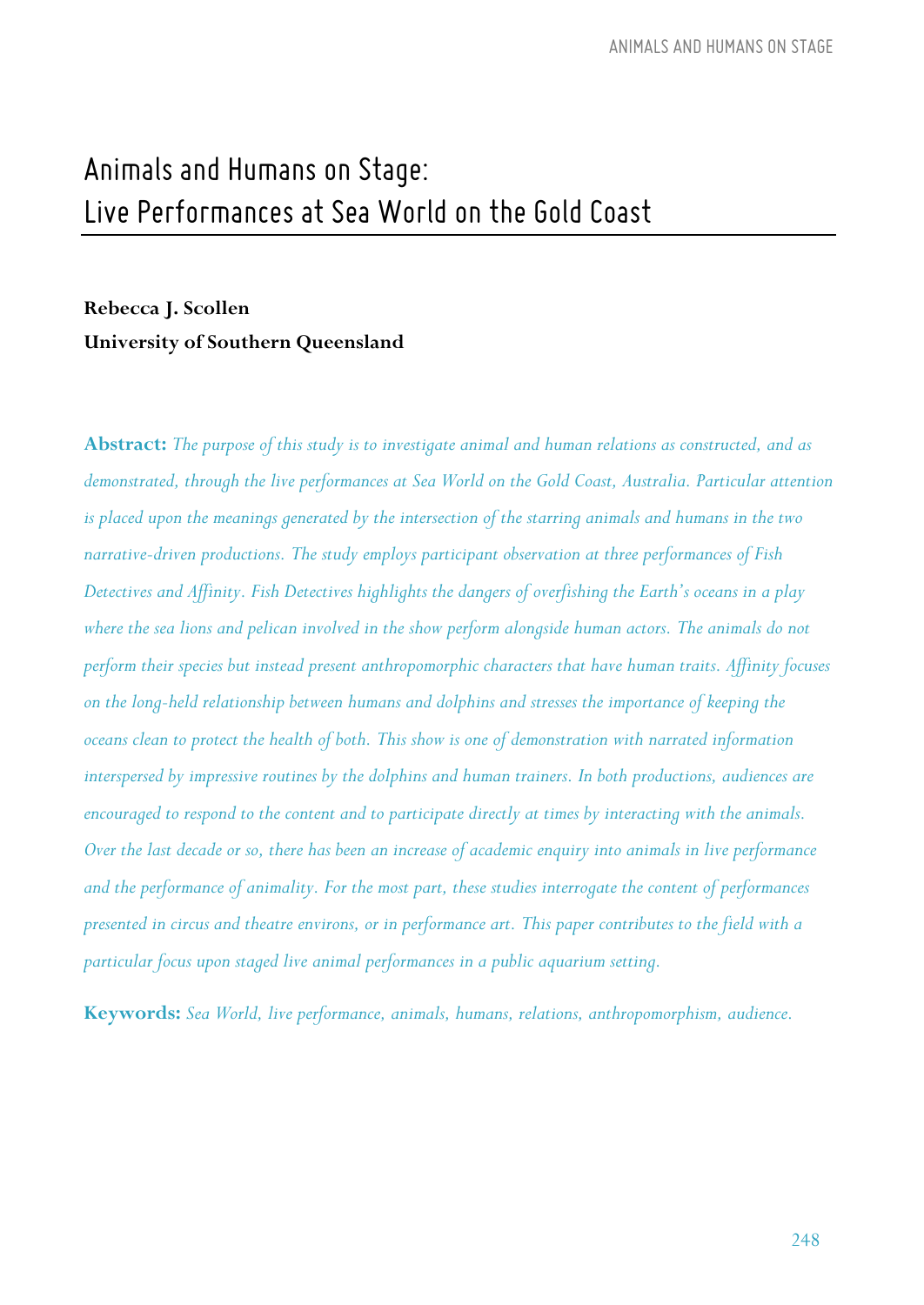#### *Introduction*

The purpose of this study is to investigate animal and human relations as constructed, and as demonstrated, through live performances at Sea World on the Gold Coast, Australia. Particular attention is placed upon the meanings generated by the intersection of the starring animals and humans in two narrative-driven productions. The study employs participant observation at three performances of *Fish Detectives* and *Affinity*. Comparison of the two productions determines that the overt anthropomorphism employed in *Fish Detectives* lessens the opportunities to generate understanding of the animals on display. The storyline, combined with the routines employed and the characterisation presented, focuses on the human experience so that little insight into the lives of the sea lions and the pelican is gained. Meanwhile, *Affinity,* as a demonstration with storytelling, sees the animals performing 'themselves' within an overarching narrative about dolphin and human relations. It uses anthropomorphism too, but in a subtler way, which encourages human empathy and interest in the dolphins on display. Both productions showcase animals performing routines designed by humans for the entertainment of other humans. The two productions also see animals interacting directly with human performers as they play their roles within the narratives put forward. However, the productions differ when it comes to how they present the animals in performance and how the animals feature in the stories told.

Over the last decade or so, there has been an increase of academic enquiry into animals in live performance and the performance of animality (Desmond; Castellucci; Rosenthal; Ridout, 'Stage Fright'; Chaudhuri, '(De)Facing the Animals'; Peterson; Puchner; Tait, 'Wild and Dangerous Performances' and 'Fighting Nature'; Nance; Boyde; Aloi; Chaudhuri and Hughes; Orozco; Orozco and Parker-Starbuck; Raber and Mattfeld). With the exception of Desmond, these studies interrogate the content of performances presented in circus and theatre environs, or in performance art. This paper contributes to the field with a particular focus upon staged live animal performances in a public aquarium setting. In Sea World's *Fish Detectives*, the sea lions and pelican 'stand in' for human actors performing actions that are framed by human objectives and made humorous as a result. The sea lions and pelican are seen in performance but are not 'known' because the emphasis is directed elsewhere. There is little information about sea lions or pelicans, and there is almost no direct reference to the fact that they *are* sea lions or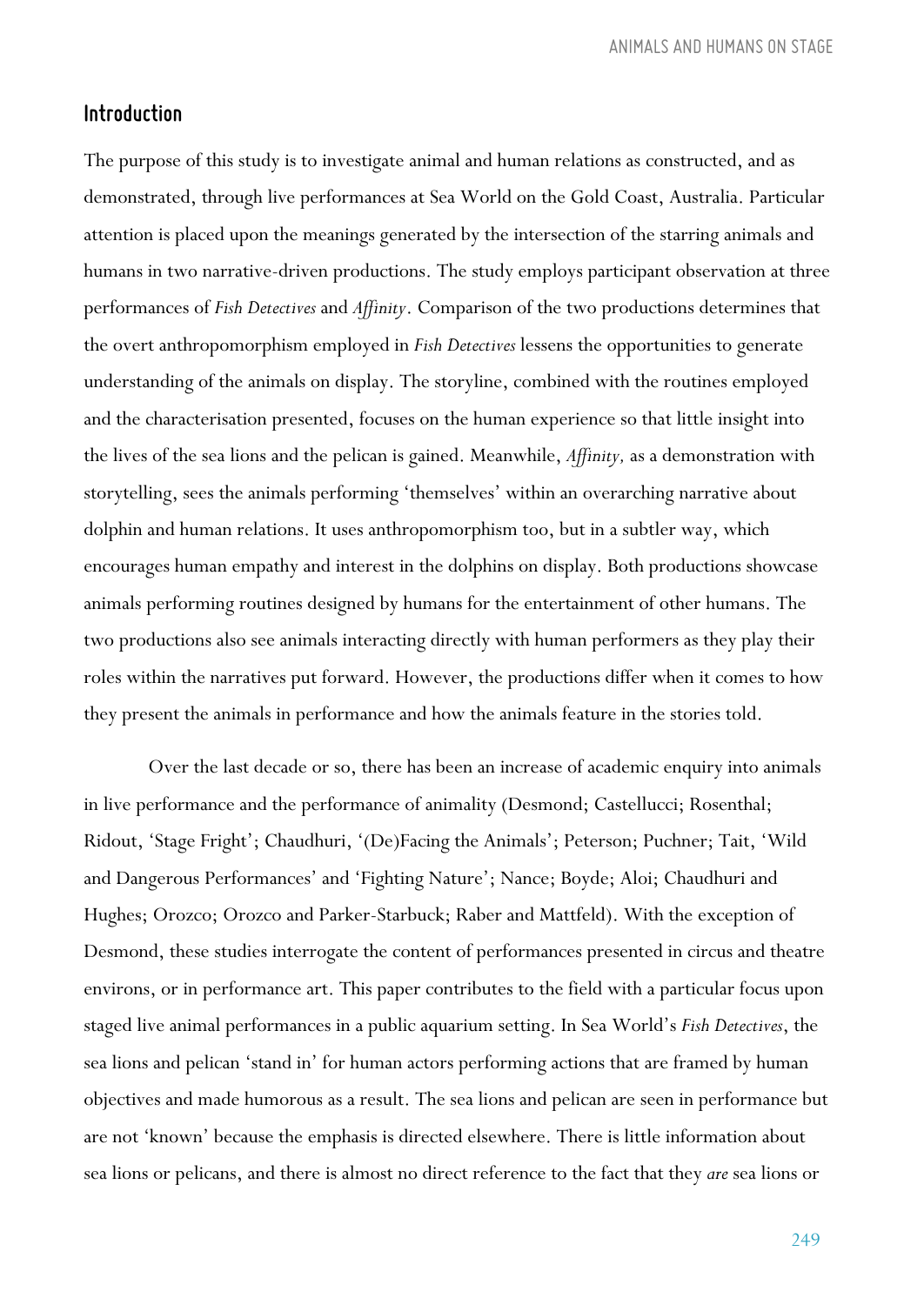pelicans by the human performers during the show. In contrast the dolphins in *Affinity* represent dolphins, and their actions are framed by positive stories about human and dolphin encounters. *Affinity*'s human performers, clothed in dark wetsuits, join the dolphins in the water sharing a liminal space, which serves to highlight the similarities between the species and the bonds the two share. Comparison of the two productions explores the intersection of humans and animals as indicators of how animals are presented in performance, and our questionable relationships with them.

#### *Animals and Representation in Performance*

[A] nimals in theatre and performance contexts… have been primarily an object for human entertainment. From wild caged animals to tame trained ones, they have been utilised by humans to perform spectacular tricks…to mimic human behaviours or to participate in human-centred activities. (Orozco 19)

Performing animals have either represented humanity's cruelty or dominance, or they have been anthropomorphized embodying human weaknesses (Rosenthal 5). *Fish Detectives* and *Affinity* are guilty of both forms of representation. Yet, by interrogating the content and context of the productions it is possible to consider how such approaches may be used to open up dialogue about human relations with animals for those audiences in attendance. Peterson argues that by analysing performed animal acts, along with taking note of the very presence of animals in performance, we can better understand how humans relate to them, and what this says about us. Cadman agrees that fictional representations of animals 'offer insights into broader sociocultural forces and systems relevant to human-animal relations' (162).

The ways in which we choose to represent animals are direct reflections of our own notions of who they are and how they measure up against us. There is far less opportunity for the positions to be reversed. Animals are unable to speak to us to ensure our representations of them are fair and accurate '[T]he silence of the animals dooms them to a paradoxically vociferous fate: since they will not speak, they are ceaselessly spoken, cast into a variety of discursive registers, endlessly troped' (Chaudhuri, 'Animal Rites' 511). However, socially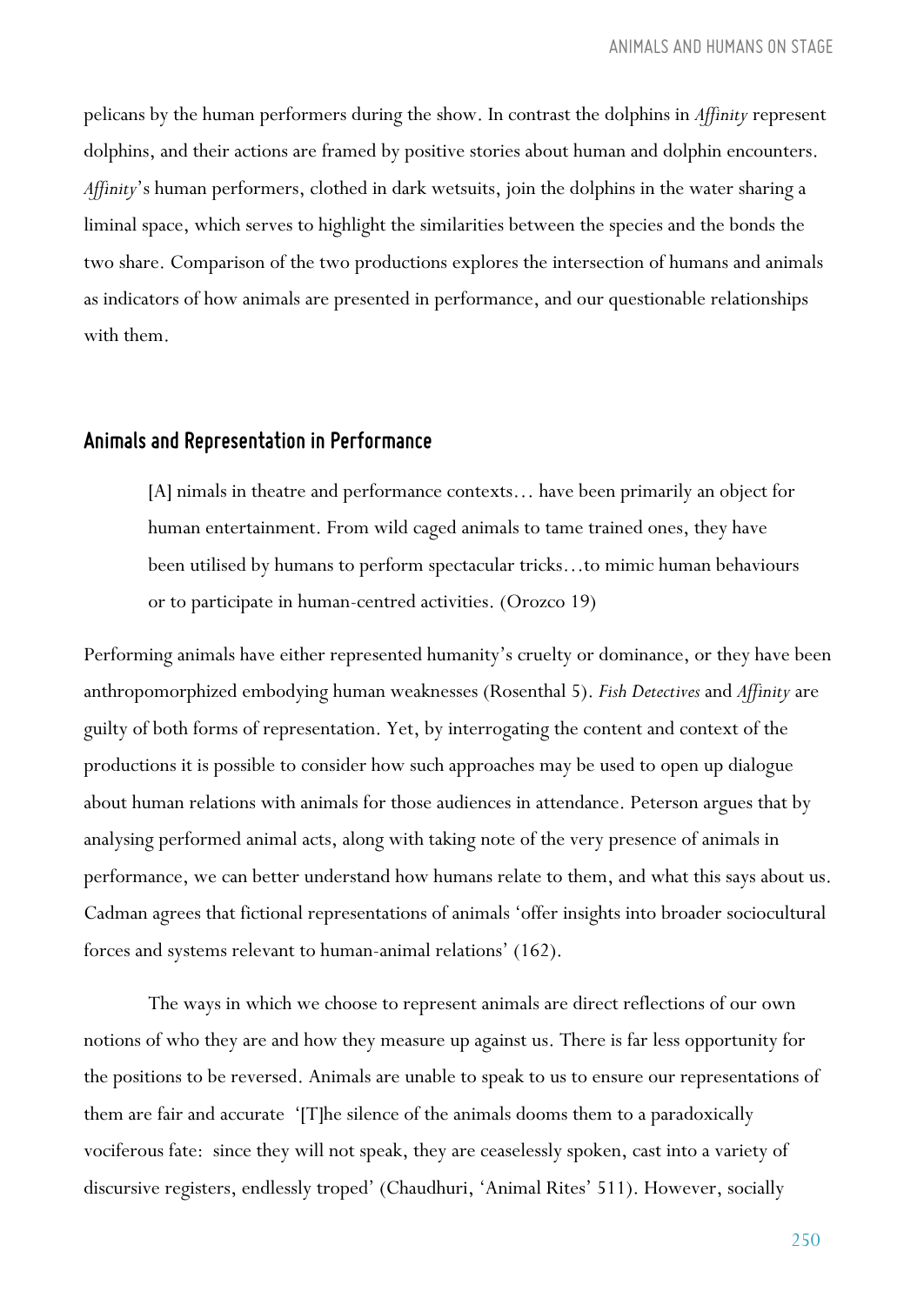engaged performance can attempt to voice the concerns and desires of those normally excluded, and in doing so make them visible (Carlson 144). Originally focused upon issues of race, class and gender, and later disability and sexual preference, socially engaged performance now potentially provides a space 'to give voice' to other species (Rosenthal; Rohman). As such, live performance can be 'a direct, effective and wide-reaching way to engage in animal rights activism' (Orozco 54). Particularly when 'human-animal performances deliver and invite emotional responses in reception' (Tait, *Wild and Dangerous Performances* 183) and through our experience of emotions we can 'understand how we remake the world around us' (7).

Before even entering the performance venues, it is evident that the animals in the productions at Sea World are the drawcards for attendance. The visual representation of the sea lions and dolphins dominates the signage outside. Arguably, neither production would be as attractive to attend, nor as enjoyable to watch, if animals were not performing in them. Certainly, it is not common in Australia to attract 600 or more audience members twice a day, seven days per week, for years on end, to a live theatre event only starring human performers. Through live performance visitors are given *guaranteed* opportunities to see *active* animals who display a variety of physical movements and emit audible sounds; albeit not all necessarily naturally occurring in the wild but all delivered on cue. As Peterson argues, this is what 'animal performance is selling – simply, the presence of the animal' (43). This is important because visitors to zoos and aquaria are primarily there to view animals (Wearing and Jobberns 50) – preferably active animals (Carr 40) – and to be entertained (Ballantyne and Packer 194). Live animal performance in such settings enables visitors to experience the 'intense interaction between the animals and their environments, other animals and humans' (Desmond 151) in a way that other traditional forms of display cannot achieve. The scripted, choreographed, wellrehearsed spectacles place the animals into the role of performers (Desmond 151) within an entertaining fictional frame instead of 'subjects under surveillance' (Boyde 3) in their enclosures.

Audiences snap to attention with audible 'oohs' and 'aahs' when a large sea lion waving a flipper arrives on the scene or when six synchronised dolphins fly into the air from the depths of the pool. The rare chance to see beautiful animals, who are normally hidden from humans in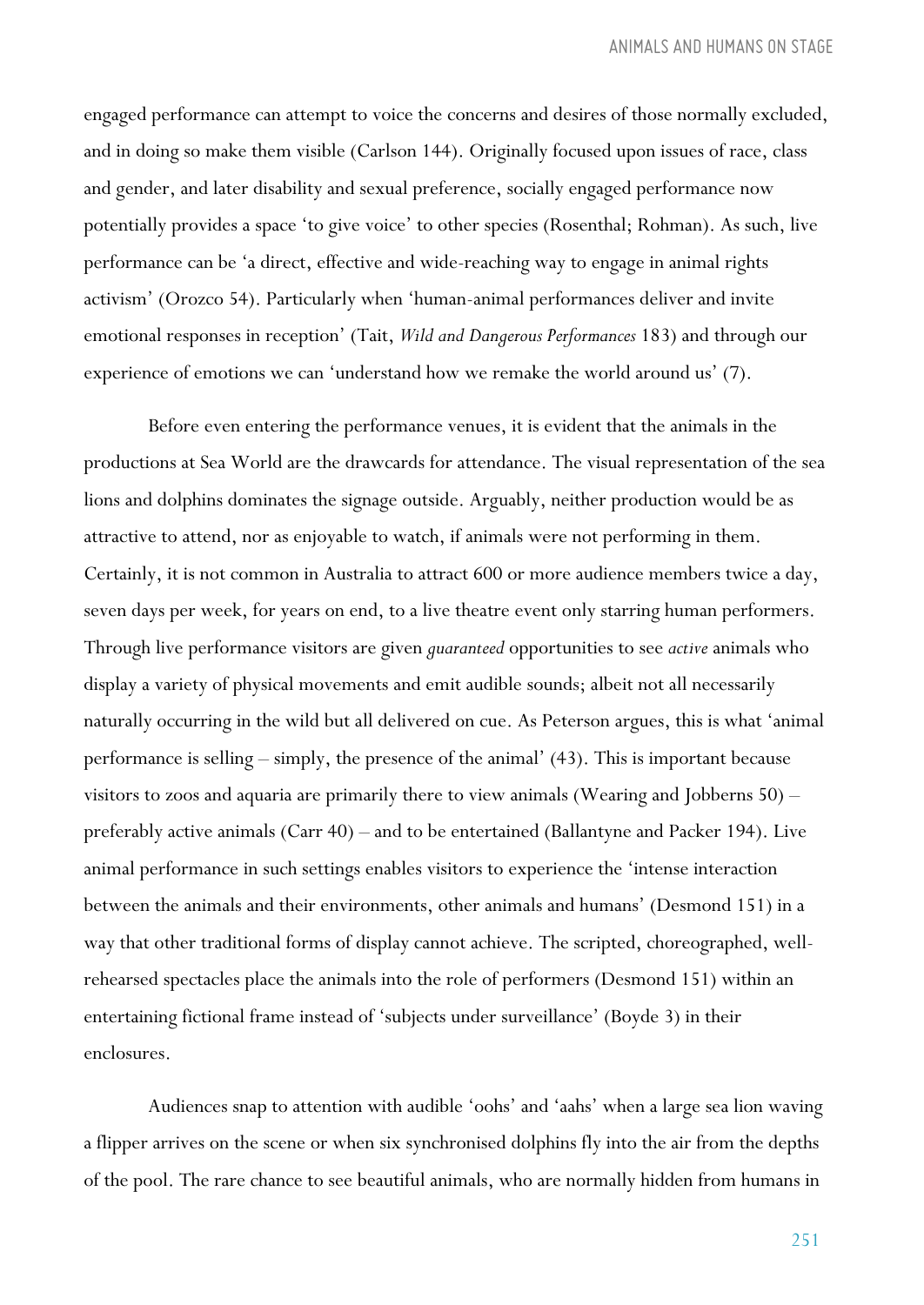everyday life, is exhilarating. Performance has become an avenue for animals to be made visible and to enable humans to interact with them (Orozco 19). Desmond confirms 'people are willing to pay a lot of money to see bodies which are different from their own, to purchase the right to look, and to believe that through that visual consumption they have come to know something they didn't before' (xiii). Rather than simply watching animals run through a rehearsed series of movements designed by their human trainers (as was the approach taken in the not-too-distant past), audiences are now invited to view the actions through a fictional lens. By wrapping a storyline around the routines, the animals' actions and their interactions with the human performers are given additional layers of meaning. The actions and interactions are now interpreted beyond the physical and understood as cultural cues the audience is familiar with. This can make Sea World's intention to promote an environmental message through performance simpler as audiences can engage more readily with what they are presented with. People prefer to receive information in the form of stories (Parkinson 7) and are drawn to stories that stimulate the imagination and emotion (Hogan; Herman; Haven). By experiencing the performing animals in this way, there is greater potential for the human audiences to look beyond just their physical capacities and to invest in their plights and achievements as portrayed in performance. In turn, they may be more open to engaging with the conservation messages put forward by the stories because they have 'come to know' the animals in a way that they can relate to, and be entertained and inspired by. The medium of performance and the process of storytelling places audiences in an 'imaginative state' (Parkinson 168) and feeds the 'free space of play in their minds' (Svich xv-xvi) opening them up to ideas and opportunities.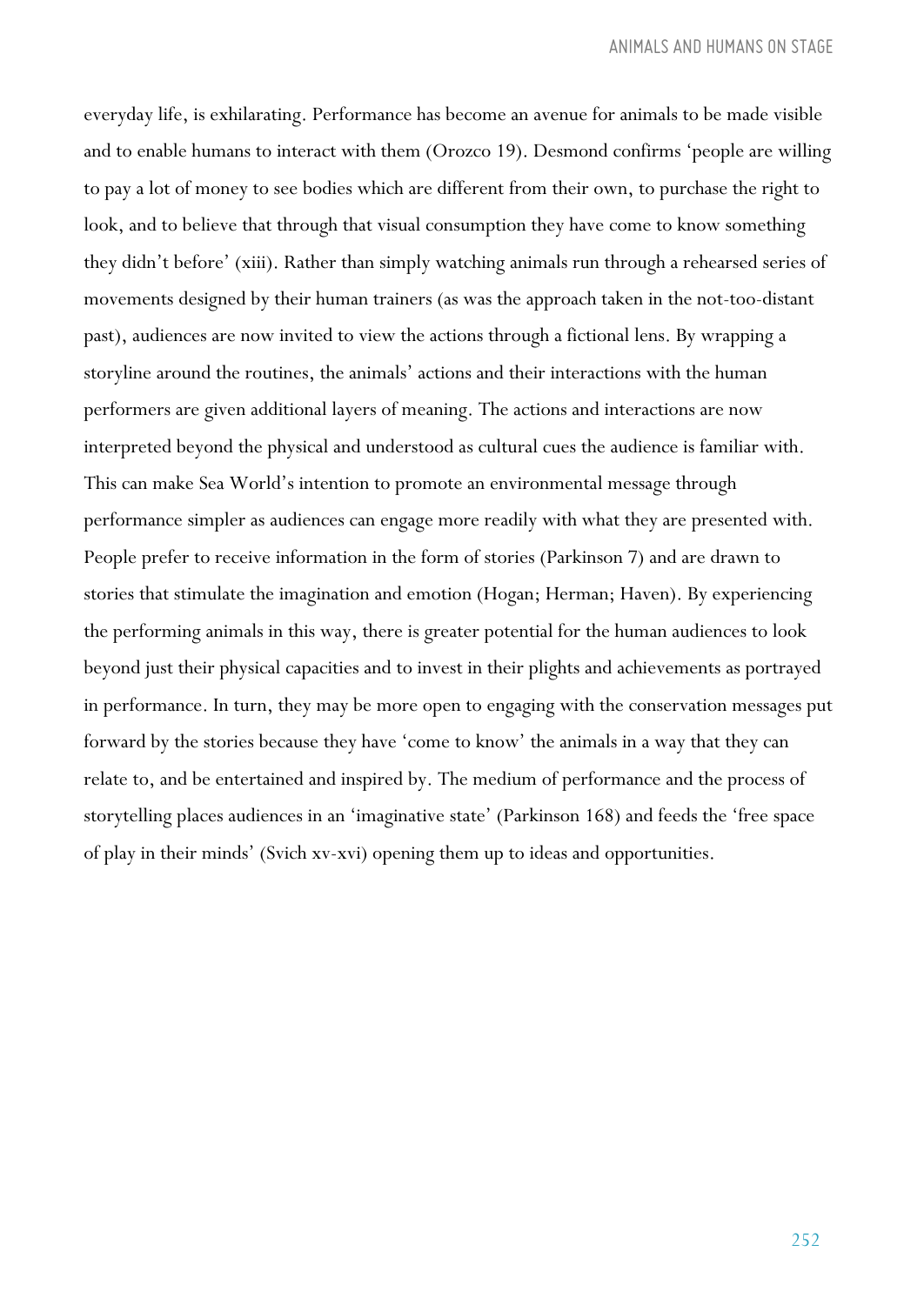#### *The Productions at Sea World*

*Fish Detectives* and *Affinity* each present daily with performances once in the morning and once in the afternoon. To take note of the content of each production and the reactions of the audiences to them, participant observation (Jorgensen) was employed from a seated position in the auditoriums. Three performances of each production were included in the study, with attendance on different days and times. This was to enable triangulation of observation data to check for patterns and anomalies. At the three performances of *Fish Detectives*, approximately 800 people comprised the audience on each occasion. There appeared to be fewer in the audience at each of the *Affinity* performances: approximately 600 people.

#### *Fish Detectives*

*Fish Detectives* is a twenty-minute live performance containing many of the tropes of the wellknown detective stories of the 1940s. It is a light-hearted rendering with plenty of puns and slapstick, and the obligatory chase scene. There are nine actors in the show: five humans, three sea lions and one pelican. The show's message stresses that the current practice of overfishing the world's oceans is unsustainable and will have a detrimental effect on all marine life, and humans, if it is not stopped. *Fish Detectives* tells the story of businessman, Baloney and fish-seller, Flounder who are making a lot of money by overfishing the oceans. A Detective with four police officers, including Buddy and Clawde (performed by two sea lions), arrives on the scene and after a brief investigation chases down the villains and arrests them. The Detective gives them the option of avoiding jail if they create a fish sanctuary. Baloney agrees to do this and states 'It is the right thing to do. Now the fish will be safe'.

Ironically, the only fish that appear in this production are those that are fed to the sea lions and the pelican as rewards for successfully performing routines. More ironic is the inclusion of sea lions and a pelican who play human-like characters rather than representing their own species. Apart from the fact that sea lions and pelicans, like other marine animals, are affected by the impact of humans overfishing the oceans, there is little obvious reason for them to be performing in *Fish Detectives*. Little is told about the animals in this production. In fact the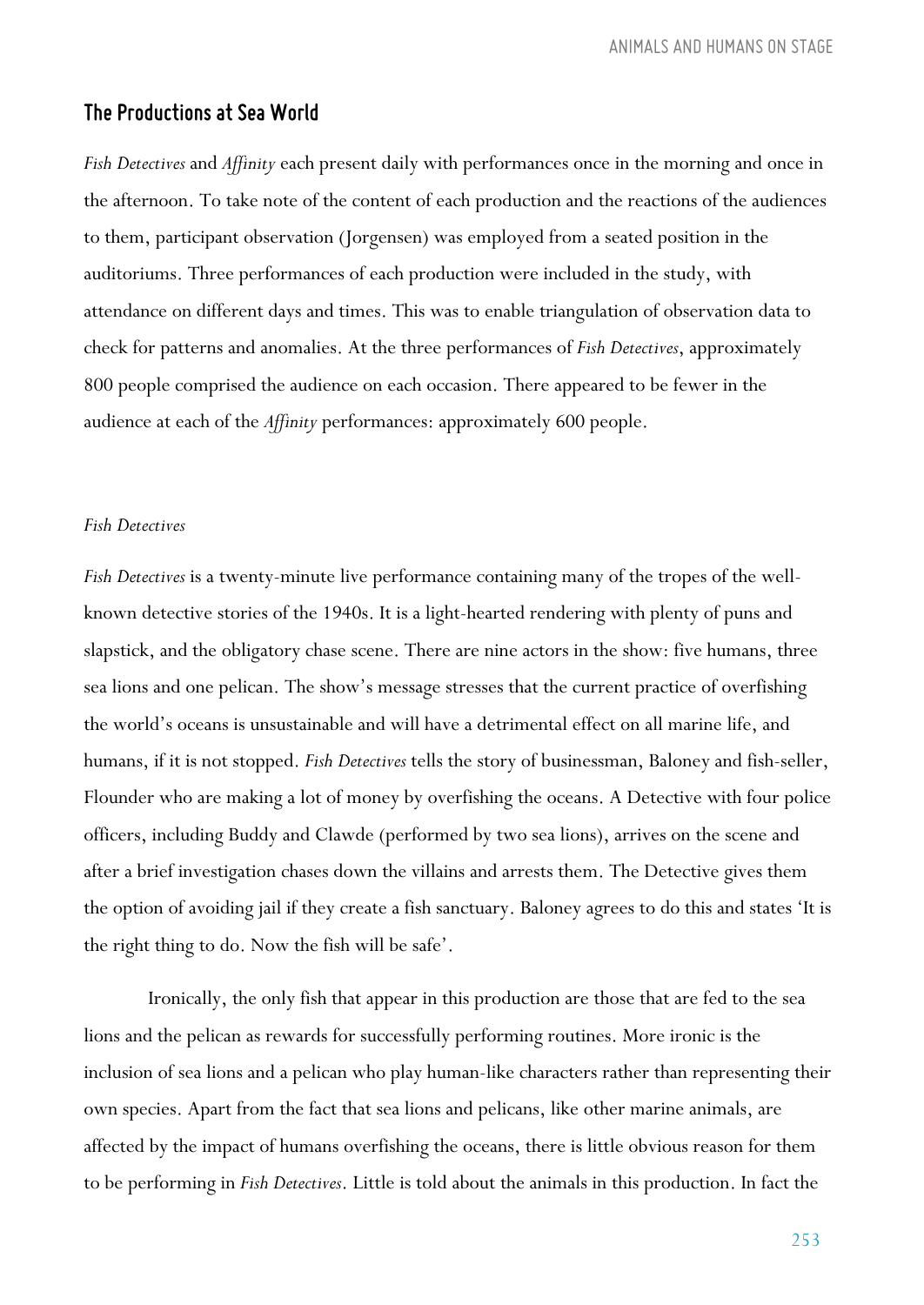sole reference to the pelican is via the pun 'If anyone can, Officer Peli-can'. There are some brief facts about the sea lions provided in the pre-show pre-recorded narration, but other than a visual gag and another pun 'Seal the hatch!', the performance itself offers little insight into sea lions as a species or their connection to the narrative.

The animals seem to be there to stand-in for human actors. In some ways, it can be considered empowering to see non-humans performing alongside humans as actors in a drama. The animals are not just on stage 'being themselves' but are carrying out a series of rehearsed actions at specific times just as the humans are (Ridout, 'Animal Labour' 58). As humans we observe the animals doing this and are reminded that they are capable living beings who can learn, follow instruction, and adapt to 'unnatural surroundings' by performing in a domestic setting to crowds of onlookers. In this way, they seem quite similar to the human performers on display (Ridout, 'Animal Labour' 65). However, in other ways the species-blindness (Tait, 'Species Blindness') in performance makes the animals 'invisible' to us because the story they inhabit and the characters they represent are human – not only human constructions but reflections of human perspectives and of the human condition. There has been no attempt to discuss the dangers of overfishing from the animals' perspectives or to employ them to represent sea lions and pelicans in the story.

Right from the outset, the sea lions are viewed as 'one of the humans' in the production of *Fish Detectives*. In the opening scene, the audience is introduced to the key characters when Police Officer Buddy (played by a sea lion) enters the performance space sitting in a boat with two human performers (playing police officers) who are also seated in the moving vessel. From then on, the sea lion spends much of his time out of the water, seated or standing upright, and performing other actions that are read as human gestures. This depiction is in keeping with Borrell's explanation of physically anthropomorphic animals commonly appearing in children's stories (150-151). These actions are standard routines but given further meaning due to the narrative frame. For example: when he holds his flipper up over his eye and moves his head from side to side this indicates he is looking for the suspects; when he leans his head over and touches his nose on the cheek of a participating audience member this is understood to be a kiss. Where once sea lions in aquariums were watched balancing a beach ball on their noses, here we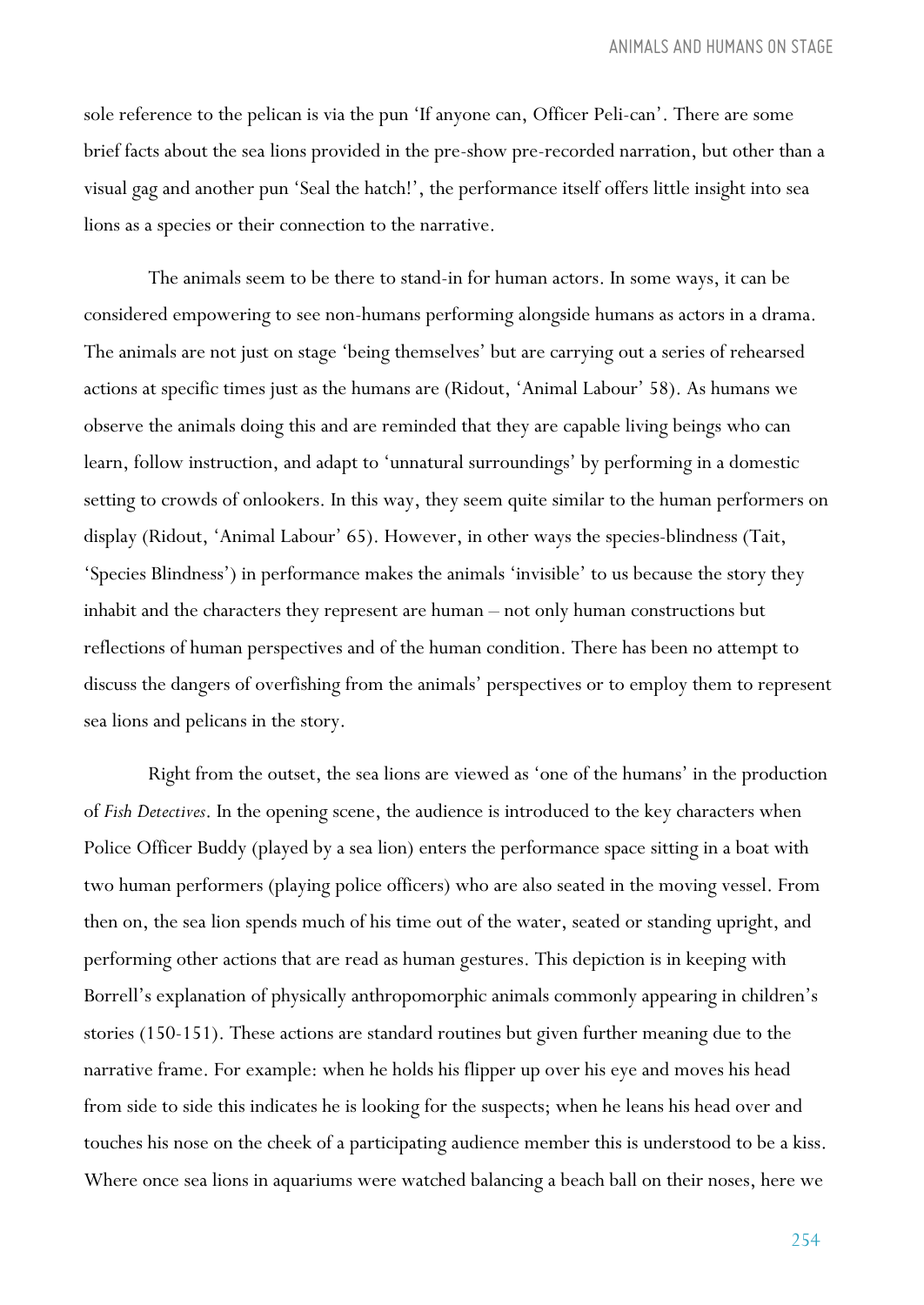see evidence of Buddy's successful police search as he enters the stage 'carrying' on his nose a round bag of money from Baloney's premises.

At other times, we see the sea lions directly engaging in anthropomorphic activities with the human performers, such as when one stands upright leaning against the set alongside a human performer who takes on a similar stance. The two are then 'frisked' by another human performer who, in the role of police officer, checks to see neither is in possession of illegal fish. Here where the sea lion and human physically behave in the same way standing side by side, it seems as if they are of the same species: human. It is the anthropomorphism of the narrative and characterisation that instantly leads us to this conclusion. If presented in a different way, the audience could have better understood this moment as one to illustrate the similarities and differences of the two species to better appreciate what we have in common (Burns 16), rather than seeing a 'clever' animal copying what we humans do.

Many of the routines generate laughter in the audience. However, it is not so much that the audience is encouraged to laugh *at* the animals on show, but to laugh at moments when their actions are recognised as human traits. Laughter is the product of humans enjoying seeing nonhumans behaving like us and performing actions that we find funny. For Orozco, this 'contributes to the naturalisation of performance as a human-only activity in which animals are shaped for human entertainment' (49). It is an example of humans forcing other animals 'to perform *us*, to ceaselessly serenade us with our own fantasies' (Chaudhuri, 'Animal Rites' 511). For others it is a method to aid human understanding of non-human animals because 'We process more deeply when we receive … in a form that resembles individual experience' (Tooby and Cosmides 24). By demonstrating that humans and other animals (in this case sea lions and a pelican) share similarities the actions can help humans to identify with the animals. As Burns argues, 'If such identification translates to a desire to learn about, and act ethically towards them, then anthropomorphism can have benefits for both humans and nonhumans' (8). Judging by the enthusiastic audience response to these moments, it is possible that this approach has helped to open minds and hearts to the prospect of positive human-animal relations. However, when the humorous scenes are examined alongside all of the other examples of anthropomorphic representation in the performance, the learning opportunities are dubious.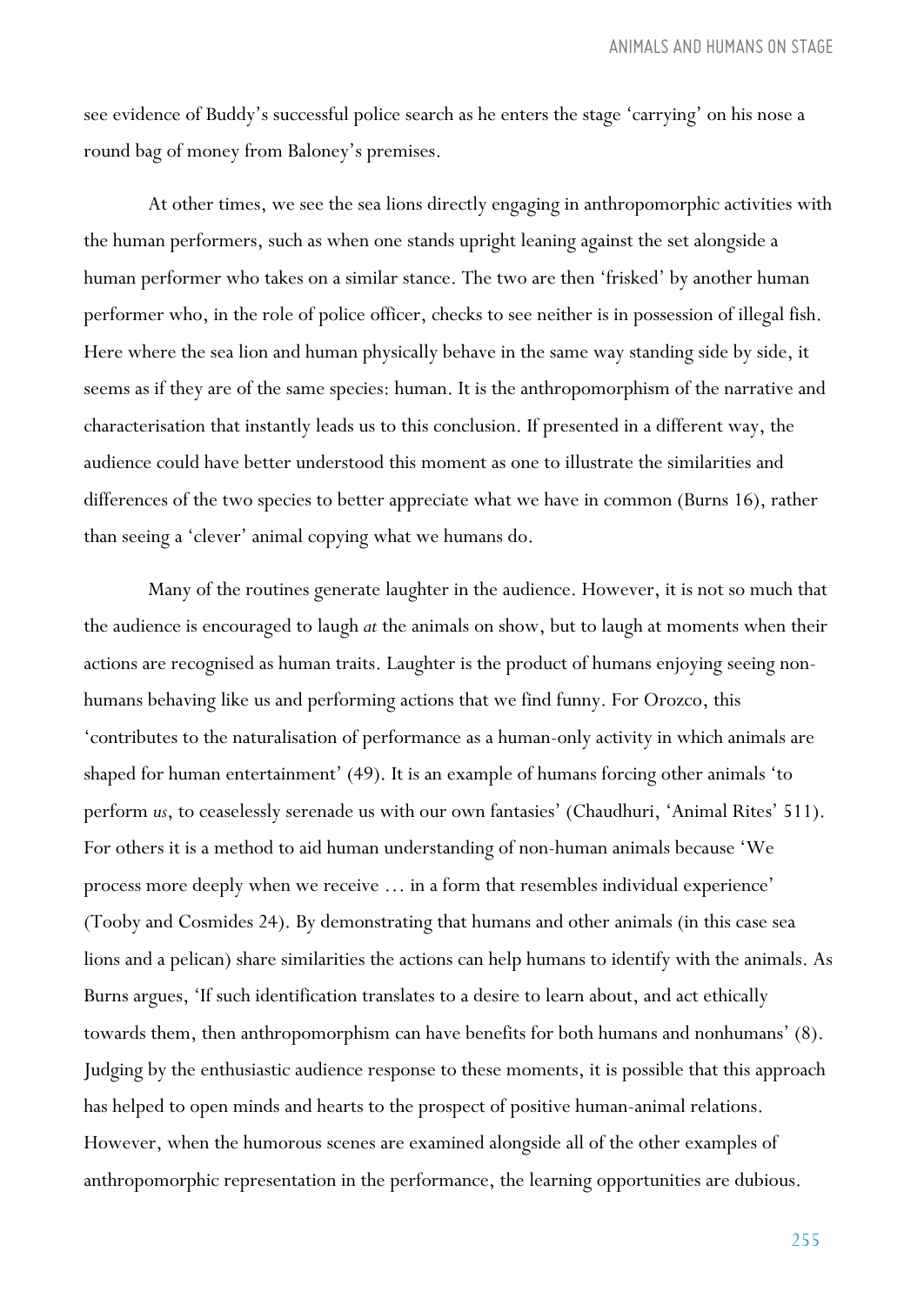By way of an example, we see the character of Police Officer Buddy take a large pen from one of the police officers (performed by a human) so that he can do an identity sketch. One of the human performers holds a large piece of paper vertically in front of the sea lion, and the animal moves his head around with the pen held in his mouth pointed toward the paper as if he was drawing on the page. This is funny because we can personally relate to drawing a picture and we are aware of police officers using identikits to help find suspects, and here this scenario is performed by a sea lion, an animal that would normally not be connected with police work. This scene is milked for additional humour when the paper is turned around to face the audience and reveals a painting of the *Mona Lisa*. Familiarity with the famous image combined with the absurdity of its replication via a quick pen sketch ensures this scene is amusing. The humour is enhanced by the fact that the joke has been delivered by a performing sea lion who is now positively regarded by the audience as a comedian. It is a further example of an animal standing in for a human because this scene is a recognised old joke normally performed by a human comic. Therefore, the 'sealness' of the sea lion is understated in this and many others examples from *Fish Detectives*.

#### *Affinity*

*Affinity* is a twenty-minute live performance in the form of demonstration with narration. A narrator speaks directly to the audience about the history of dolphin and human interaction over the ages, while six Pacific bottle-nosed dolphins and four human trainers/performers undertake a variety of stunts together in the pool. Again, the frame narratives provide a further layer of meaning to the spectacular acts. At a point in each show, one of the trainers talks to the audience about one of the dolphins. Personal information is given about the dolphin's age, personality, how long s/he has lived at Sea World, and the friendship the two share. At another point in *Affinity*, an audience member is chosen to interact with the dolphins by following the instructions of a trainer to instigate further routines in the pool. The overarching theme of the production is to encourage humans to save the environment to protect wild dolphins. This in turn, will ensure human relations with dolphins will continue. The narrator says, '6000 year old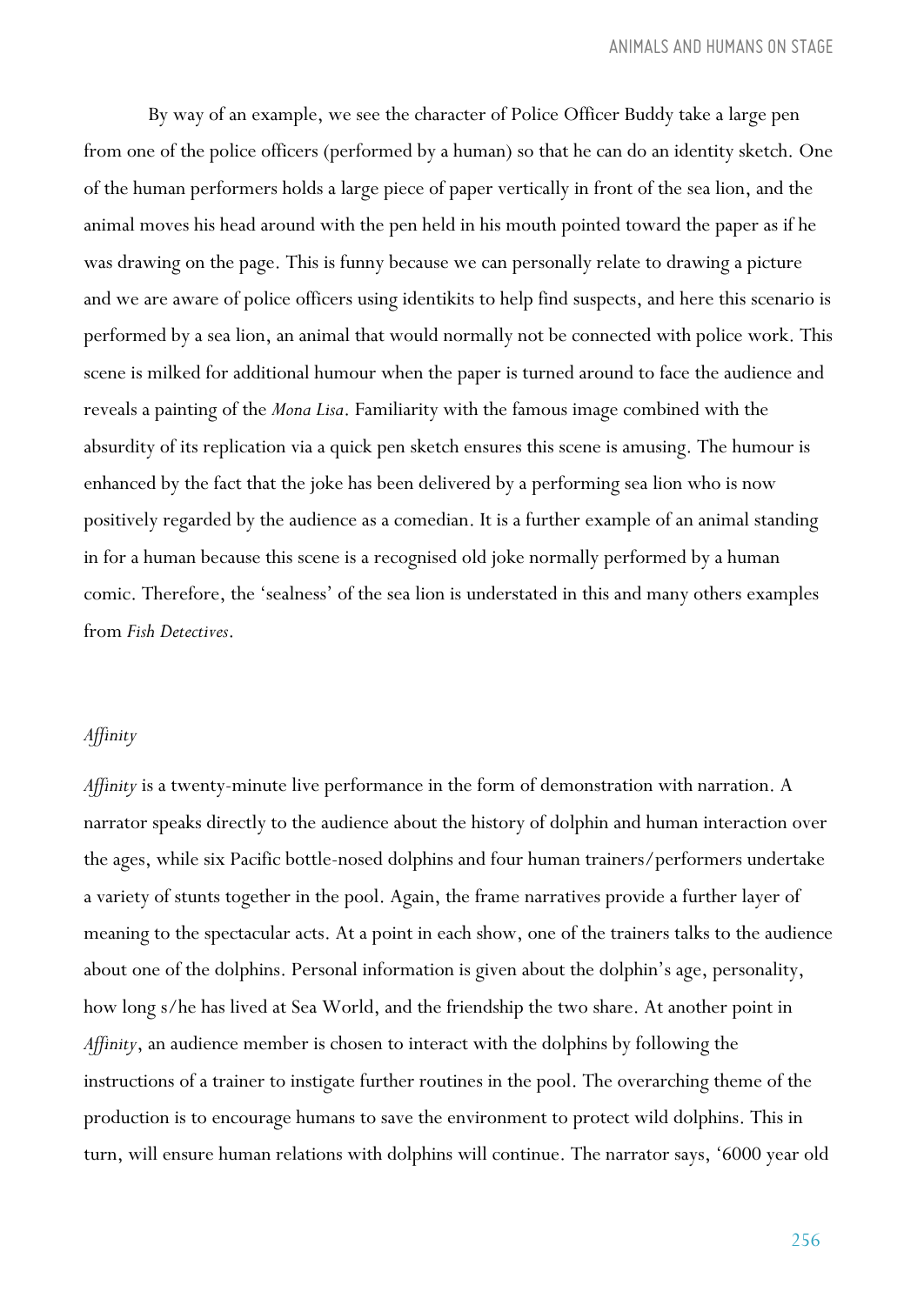cave paintings in Norway feature dolphins. If we wish to enable future generations to experience these animals we need to protect the oceans'.

Thus, *Affinity* showcases the dolphins as dolphins, and tells stories directly about wild dolphins as represented by those captive at Sea World. This approach differs from the 'human stand-ins' of the *Fish Detectives* example. Here the dolphins are understood to be performing themselves, or at least 'performing a fiction of themselves as wild' (Desmond 151). With the aid of facts about dolphins, provided by pre-show audio-recorded announcements, along with live narration during the stunts, the audiences observe the dolphins' movements and interactions to better understand the animals. Further to this, they see the four humans engaging directly with the animals in the pool to produce impressive collaborative displays. 'Such performance offers a pleasurably distanced fantasy of a cross-species encounter … [o see] a magical human transcending the species barrier' (Peterson 44). *Affinity* highlights the shared experience of human and animal in the liminal space of the water, with the humans dressed in dark wetsuits looking a little like the dolphins rather than the other way around. However, the stunts are ultimately designed by humans for human entertainment and some of the actions undertaken by the dolphins might not necessarily be naturally performed in their daily lives or when living in the wild.

Likewise, the stories told about the dolphins are all positive and they focus on the cleverness and friendliness of the animals, yet, they are all told from the human perspective, and primarily centre on the relationships between dolphins and humans, rather than on the dolphins themselves. The key message from the production is if humans wish to continue relations with wild dolphins then we need to protect the environment. This is instead of, say, promoting through the narrative the need to protect the environment for its own sake and for the sake of dolphins living on Earth independent of human contact. The narrator shares with the audience tales of human and dolphin relationships to encourage us to feel positively toward the animals, and to almost perceive them as 'one of us'. He speaks of many friendly encounters between dolphins and sailors and surfers. To demonstrate this via performing a routine, one of the trainers glides along the pool's surface on a stand-up paddleboard while the dolphins swim under the water and then launch themselves up and over him. The routine is spectacular but is given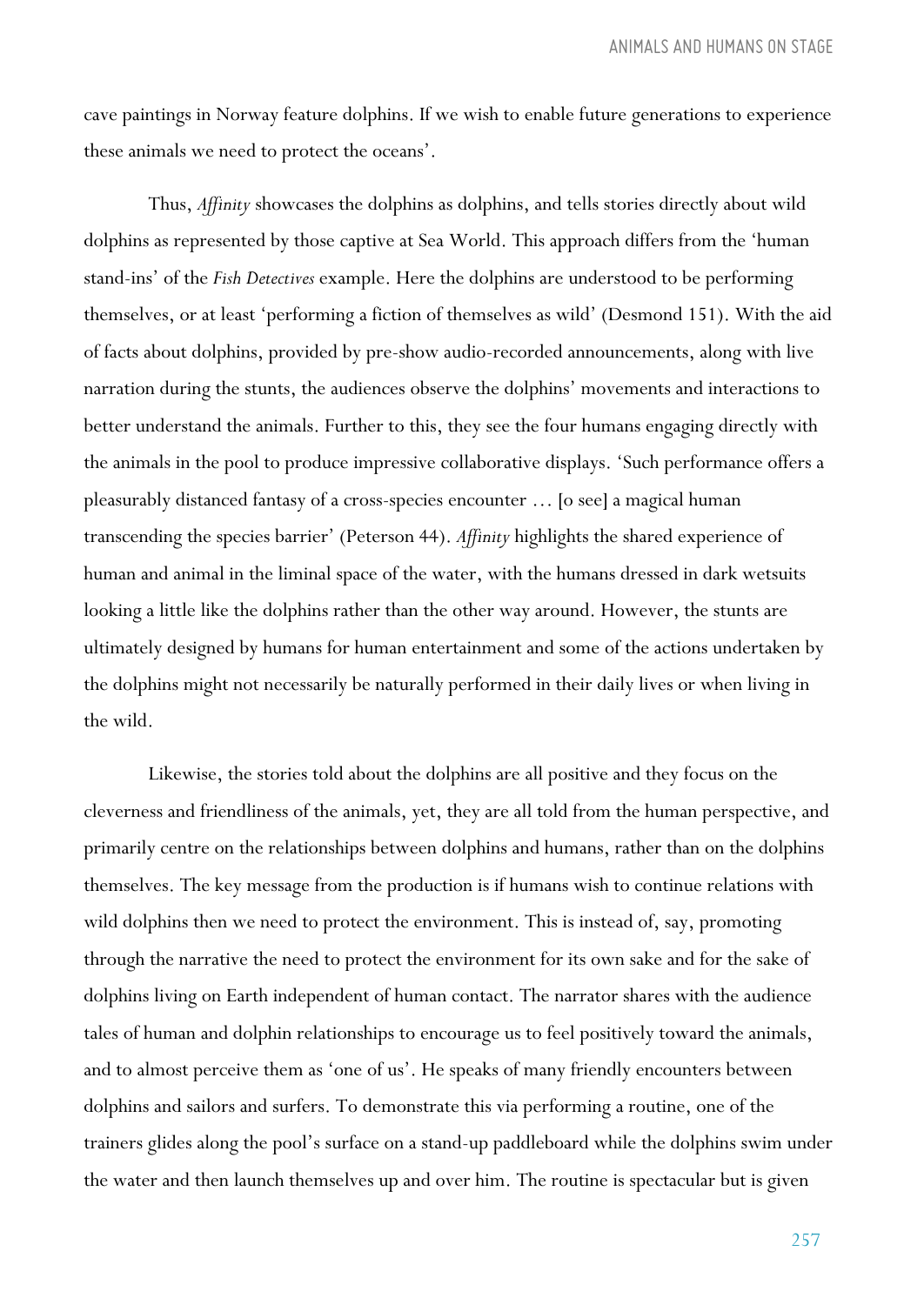further meaning by the story, which frames the trainer as 'an average joe' out on the bay who encounters wild dolphins. The scene suggests that moments like these do not occur solely at Sea World, but can be wonderful opportunities for anyone who happens to be in the right place at the right time*.* The narrative not only frames the animals' actions as non-threatening to humans, it goes further to suggest their display is an open acknowledgement of human presence in their waters and a willingness to initiate friendly contact.

In another example, the narrator draws the audience's attention to a particular dolphin in history, Pelorus Jack, who we are told was the first dolphin to be protected by law in 1904. From 1888 to 1912, this dolphin voluntarily guided ships through a dangerous passage between the North and South Islands of New Zealand (Hutching). Whether the dolphin genuinely attempted to assist (which was the popular thinking of the time), or whether he simply enjoyed swimming at the bow of the ships, his actions apparently saved human lives and so garnered great respect, and wonder, by humans around the world. By 'interpreting (his) behaviour in the same terms as we use for our own behaviour' (Burns 8) humans could feel empathy for Pelorus Jack and so a social bond was created between the species. His story is replicated on a small scale in the pool, where the performing dolphins swim at the bow of a rigid inflatable boat powered by an outboard motor and driven by a trainer. By providing a context for the display, audiences are prompted to ponder dolphin motivations and to consider that their interactions with humans are perhaps more meaningful and thoughtful than they had realised.

However, it is important to note what is missing from the story as presented in *Affinity.* The narrator omits from the tale that Pelorus Jack was later shot and killed by persons unknown, who were left unpunished. To share this aspect of the story with the audience would undermine *Affinity*'s goal to focus Sea World visitors on the positive relationships humans have had with dolphins over the ages. It would sully the notion of ourselves as respectful, grateful, law-abiding people as told through the story. As such, it makes sense that *Affinity* avoids telling Pelorus Jack's downfall because through stories, we 'present ourselves to others and to ourselves' (Bruner, 'Self-Making and World-Making' 29) and in doing so we construct the self which constructs our culture (Brockmeier and Carbaugh 16). Sea World hopes to promote the more positive aspects of human relations with dolphins and so through storytelling helps to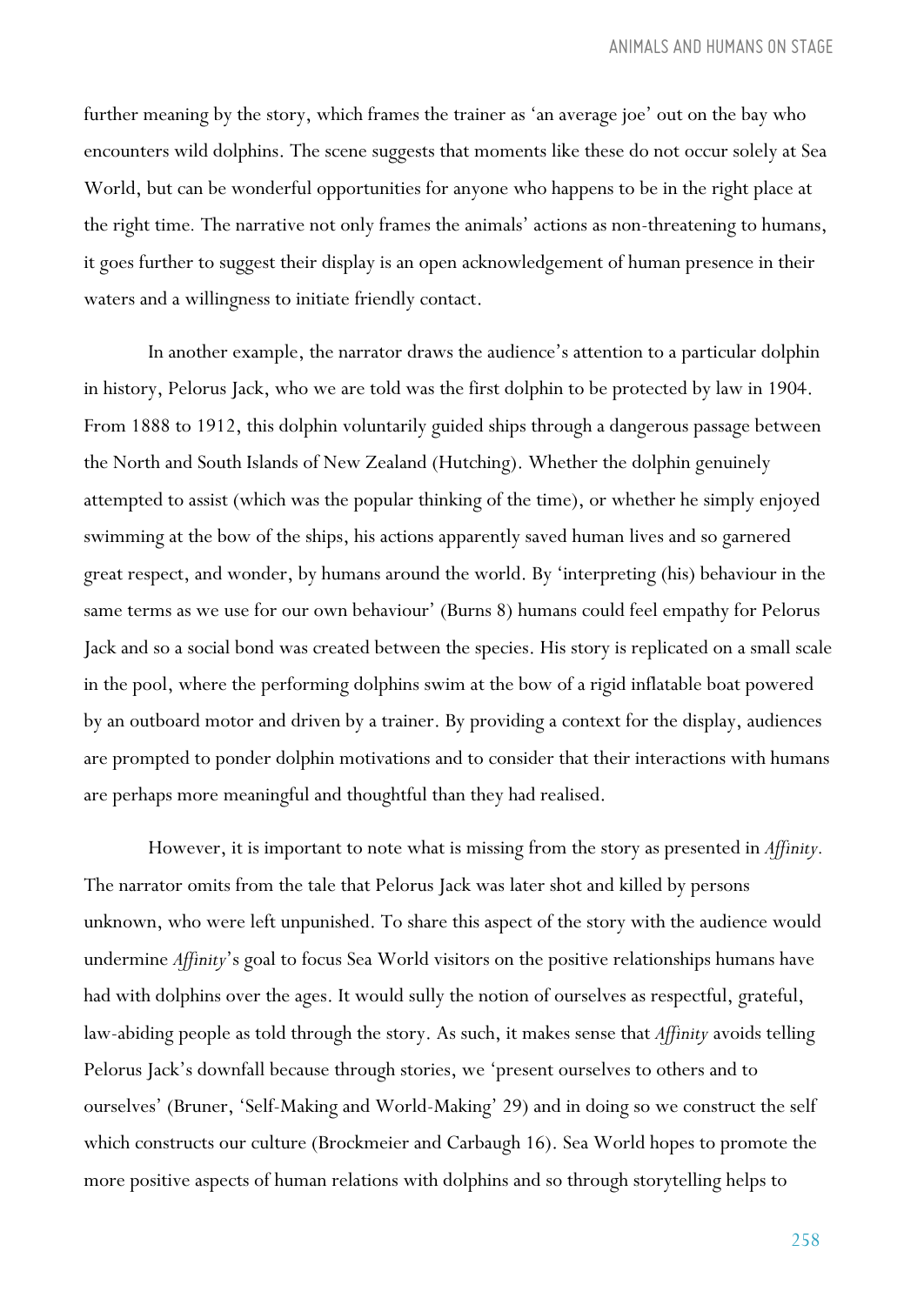*ANIMALS AND HUMANS ON STAGE*

'shape our conception of the past' (Bruner, 'Narrative, Culture, and Mind' 45) through the omission.

Another form of storytelling in *Affinity* that personalises the dolphins and helps to demonstrate human and animal rapport, is the moment in the performance when a trainer talks to the audience about one of the dolphins in the show. Different trainers and dolphins are featured at different performances but at each occasion, points are made to give the audience insight into the dolphins' lives and their relationships. The trainer and dolphin come to the shallow end of the pool by the auditorium where they can be clearly seen. As the trainer speaks to the audience, s/he strokes the animal, smiles when regularly looking at the animal, and squats down in close proximity to the animal throughout. All of these actions communicate to the audience that the trainer likes the dolphin and feels comfortable in his/her presence. The dolphin's response to the trainer's actions is passive, quietly lying alongside the human during the speech. As such, it appears that the dolphin is content to interact with the trainer in this way and trusts that the human will not hurt or startle. Watching the body language between the dolphin and human while listening to information about their bond helps to reinforce the theme of affinity between the species.

In one performance, twenty-year-old Cohen is featured with his similarly-aged human male trainer. The trainer explains that Cohen is the only male dolphin in the show and has eleven girlfriends and one daughter at Sea World. The fact that the trainer telling the story is a young man helps the audience to align him with the dolphin and to see them as mates. His talk of many girlfriends is reminiscent of mates bragging and of youthful obsession with sex. It could be argued that this anthropomorphic discourse helps to build an emotional connection with the dolphin and can lead the audience to better understand and respect him (Burns 8). The trainer goes on to say that each dolphin has a unique personality, and that Cohen is happy-go-lucky and friendly. He is always a joy for the trainer to come to work with and spend time with each day. The trainer states, 'You can't lie to a dolphin and they can't lie to you. You have a relationship based on trust'. Again, the notion of lying or telling untruths is a human construct placed upon human encounters with a captive animal. To further reinforce their strong friendship, the trainer gets out of the pool and walks along in front of the auditorium. Cohen swims alongside him in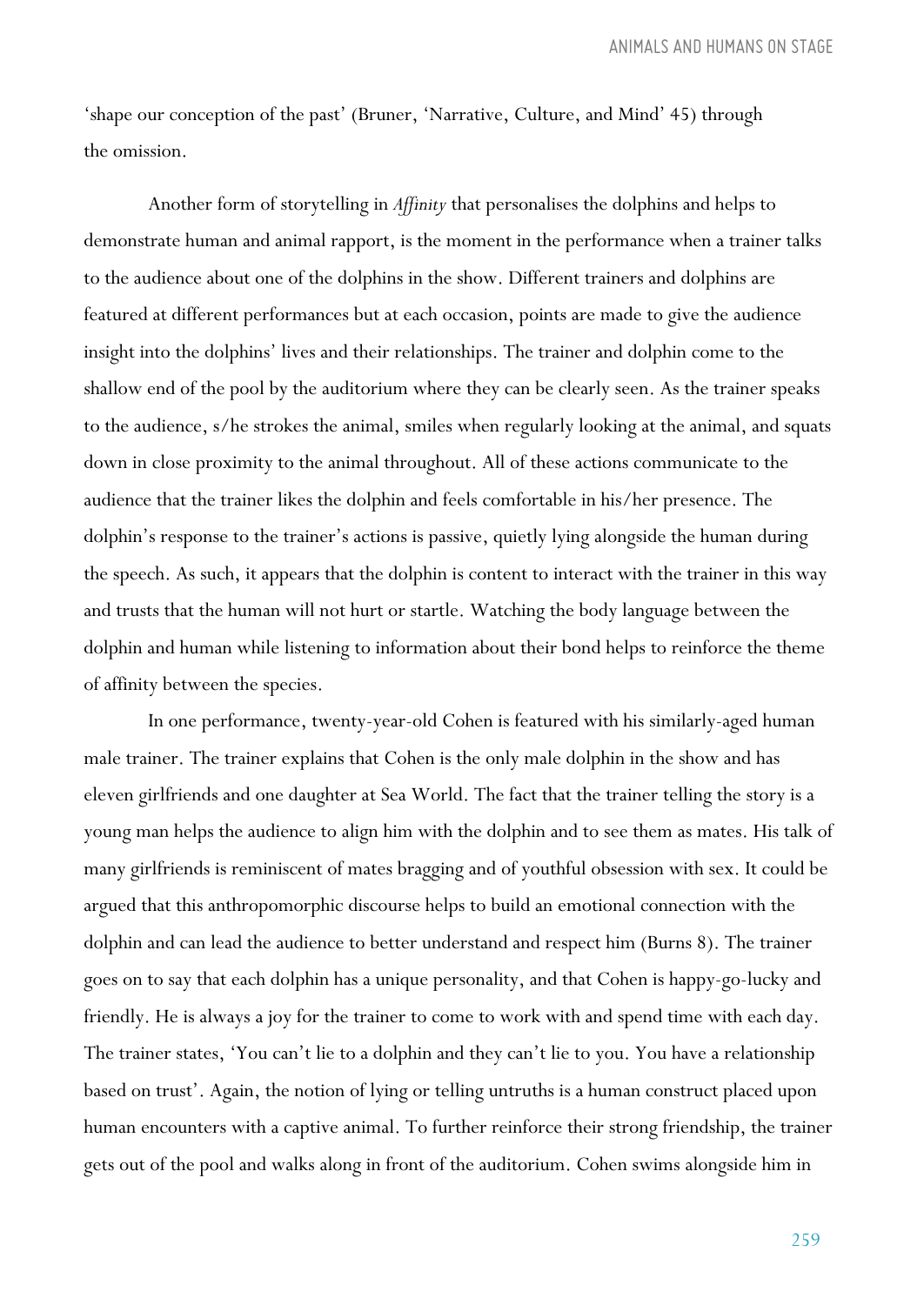the pool and splashes him by repeatedly hitting the water with his tail. The audience and the trainer laugh at this, and this rehearsed 'playful and cheeky moment' works to emphasise the dolphin's happy nature and to show the camaraderie between the two of them. Certainly, this narrative imbues a sense of companionship between the two species and in particular, makes it quite simple to perceive the dolphins as similar to pet dogs (Sickler et al 375).

#### *Power Relations*

#### *Human and animal performers*

In *Fish Detectives* and *Affinity* the animals and humans perform alongside each other. Each has a role to play in the productions and relies on the others to play their part. Like all performers onstage, they need to trust that the other will act as rehearsed so that the scenes will be presented as planned. This is particularly important when performing routines that require exact timing and placement so to avoid possible injury. It could be that their shared status as performers presents them as equals in the audience's eyes. However, it is impossible to miss the humans onstage giving fish as rewards to the animals after they perform a routine. They are rewarded for 'follow[ing] the commands of the human and [are] praised for having acquired human-like skills (the most important of which is acting on cue)' (Orozco 26). The rewards, and the giving of the rewards, are not framed by the narratives. Instead, they jolt the audience momentarily from the fiction and remind us that the humans onstage hold power over the animals. The rewards indicate that the actions by the animals are not really the outcome of characters' motivations nor are they voluntary and spontaneous, but are a set of rehearsed routines as required by the human trainers. As Ridout argues, 'there is an uneasy sense that the animal on stage, unless very firmly tethered to a human being who looks like he or she owns it, is there against its will, or if not its will, at least its best interests' ('Animal Labour' 58). Yet, as indicated earlier it is the animals in performance that are the drawcard for audiences. If the animals were not in the shows, the attendance levels would be much lower. The animals are the star performers so can be seen to be more powerful than the humans on stage. As well as being more popular, they are also more impressive due to their physical prowess, strength and beauty.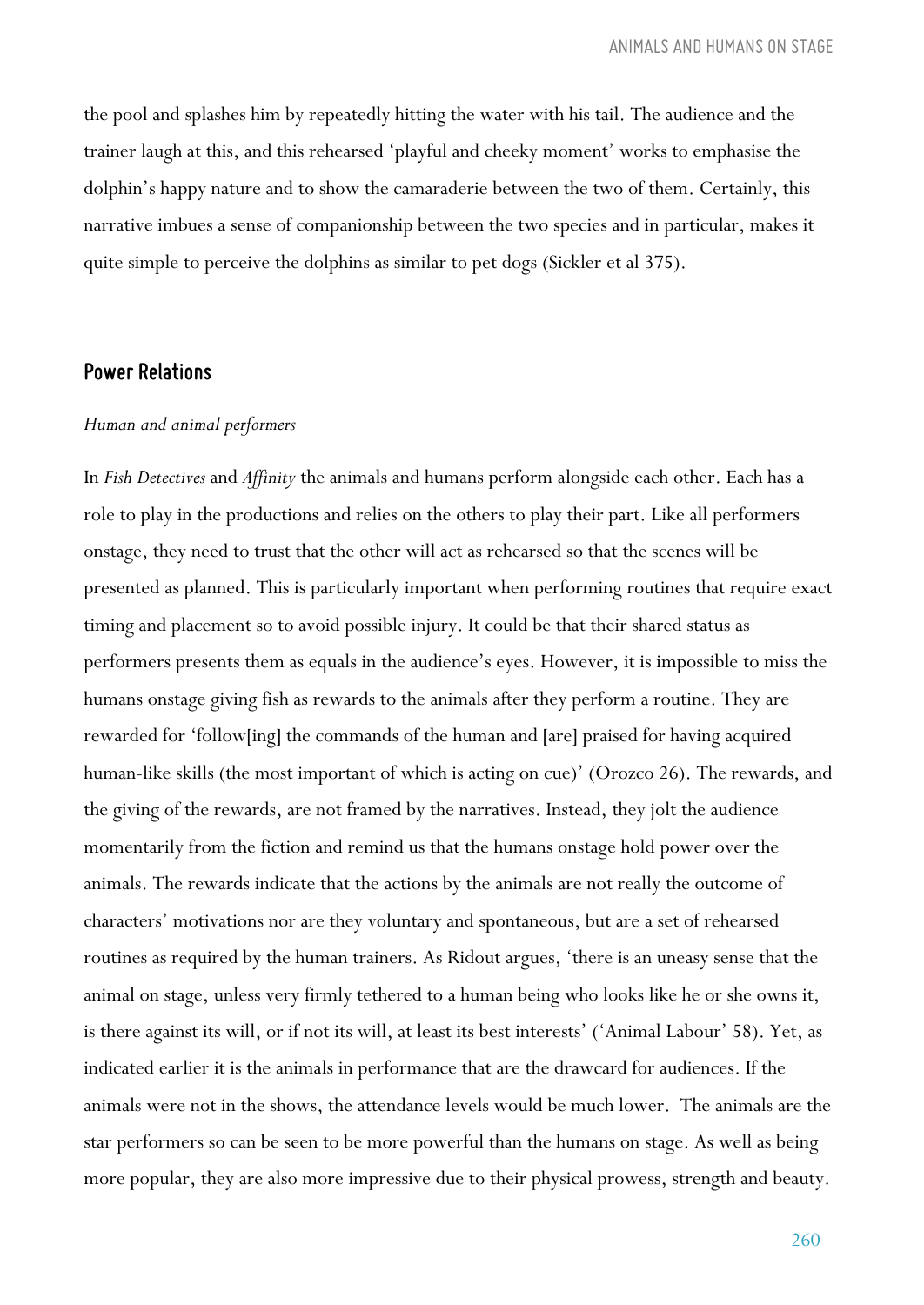With the help of a storyline and anthropomorphic characterisation, they are also funnier and more heroic than the humans. So arguably the original assessment of seeing the animals and humans as equals in performance could hold true as the rewards given (human power) and the greater popular appeal (animal power) cancel each other out.

#### *Performers and Audience*

In *Fish Detectives*, a member of the audience is 'selected' to participate in the drama when a sea lion moves along in front of the first row and bellows at a person seated in the auditorium. This person then makes her way to the stage where she is encouraged to stand close to the sea lion who is significantly larger.<sup>1</sup> When she is prompted by a human performer to place her hand on the sea lion, he turns his head and 'kisses' the audience member on the cheek. This interaction enables the individual to be in close proximity to the sea lion, to touch the animal and to have the animal touch her. The audience member is playing out the audience collective's fantasy of animal contact – wishing to touch animals and wishing to be touched by them (Peterson 44). However, there is an element of danger in this encounter because if the sea lion chooses to change his 'trained behaviour' in this scene, he could easily injure the audience member by biting, or propelling himself on her, or pushing her into the pool close by. Yet it is the everpresent risk of things possibly going wrong that adds to the excitement and to the visitors' attraction to the performance (Orozco 57). The fact the heavy sea lion chooses not to injure the audience member or deviate from the rehearsed behaviour during the encounter on any of the three occasions observed, implies he is not threatened by the human stranger and may perceive her as just another human performer partnering with him in the show. His willingness to interact with her furthers a sense of genuine animal and human geniality in the audience. Overall, the sea lion as performer is more powerful in this exchange because it is the audience member who is the outsider entering into the performance space.

In two of the three *Affinity* performances a child from the audience is chosen to command the dolphins to perform routines, thus demonstrating the animals are able to read the signs made by the audience member and behave accordingly. The dolphins have learnt to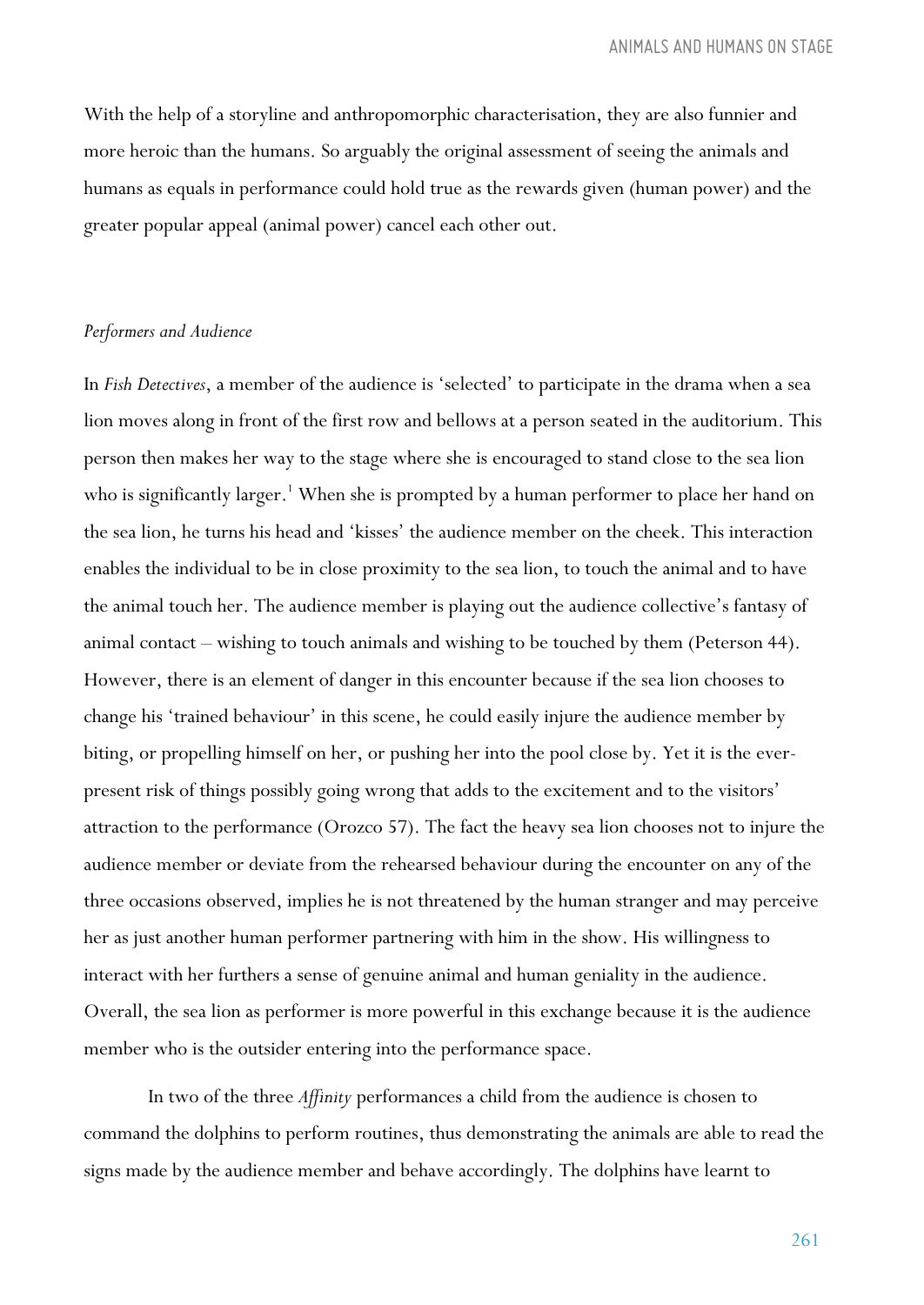associate certain human gestures with a request for particular physical action from them, regardless of who makes the gesture. The scene empowers a young child with the ability to instruct a group of dolphins to perform and to reward them with fish for their cooperation. This aligns the child with the role and power of the trainer and in doing so, aligns the audience with this same role as we live vicariously through the participating child. This scenario places the human audience in a dominant position over the dolphins, which could be seen as 'a public demonstration of humans' dominance over the natural world' (Orozco 57). Yet, by placing the child at the rear of the performance space the action of this scene is physically removed quite a distance from the audience seated in the auditorium. This lessens the sense of power over the dolphins and it is not as engaging as the action that occurs close-by in the direct audience animal interaction presented in the other performance.

In this scenario, the dolphin and the child are directly in front of the audience at the base of the auditorium. The child squats down at dolphin level and is invited to reach out and gently touch the dolphin. During this encounter, the dolphin is prompted by the trainer to 'speak' to the child. Due to the proximity of the child to the audience it is possible to observe his facial expressions and so we can witness the delight and the awe of this participating audience member. We can hear the 'cute' sounds the dolphin makes and we can see the dolphin looking at the child. Living vicariously through this audience member is a far more engaging and emotional experience than the other encounter because we can sense a direct and personal connection between one human and one animal. This 'connection' is likely because the 'humanoid qualities' (Desmond 166) of the dolphin, such as the facial structure complete with wide smile, and his/her communicative and interactive abilities (Desmond 168) invite us to identify with the animal and to perceive a meaningful shared experience. A feeling of personal connection is also generated by the way animal performances induce human emotional responses (Tait, *Wild and Dangerous Performances* 2). Within the frame of the performance, and as read by humans, animals can perform emotions through their bodies and actions (Tait, *Wild and Dangerous Performances* 3). The physical closeness of the dolphin and child, the stillness of the dolphin's body combined with his/her responsive and direct eye contact with the child, signals to the audience that the dolphin has entered into a genuine exchange with this audience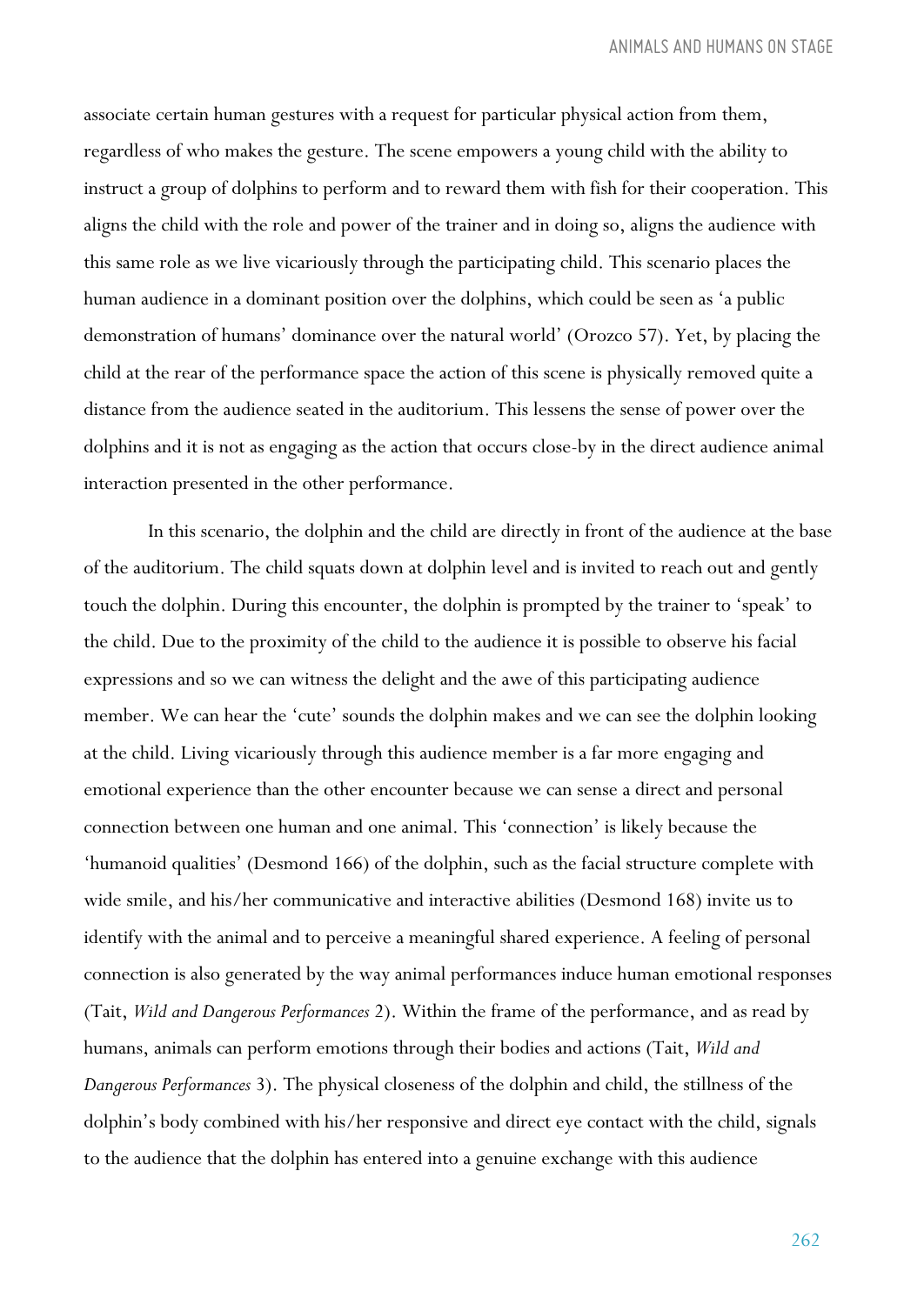*ANIMALS AND HUMANS ON STAGE*

member. The power relations have changed in this exchange as the child is now positioned at water level and at dolphin level, and is now 'the outsider' welcomed in to an environment that is home to the captive dolphin. Although the human trainer is present and is responsible for shaping the dolphin's actions and interactions with the child, the dolphin is seen as more powerful in this exchange with the audience member due to his/her comparative age, size, and strength.

The audiences' high attention levels and regular applause indicates *Fish Detectives* and *Affinity* are effective in entertaining Sea World visitors. However, it is unclear whether the audiences grasped the conservation messages and developed a deeper respect for the animals (and those they represent in the wild) by encountering them through performance. Some audience reactions were troubling because they seemed to indicate a gulf of separation between human and animal, rather than stronger connections between them. At the conclusion of *Fish Detectives*, one of the sea lions enters from behind the set to the stage at the rear of the pool. The sea lion is wearing a large sign around his neck that says 'The End'. He sits stationary on the stage bellowing out to the audience. In all three of the performances attended, the majority of audience members were observed to ignore the sea lion and walk out of the venue without any acknowledgement or appreciation of the animal performing onstage. Would they have done this if he had been human?

A similar disregard for the dolphins before, and after, the performances of *Affinity* was noted. As audience members make their way in to, and out of, the performance venue some of the dolphins slowly swim around in the pool at the front of the stage. Very few people in the audience appear to notice this as they are too absorbed in their own activity. Some walk right by dolphins that are floating on their sides looking directly at them. There is no physical barrier between the audience members and the dolphins who float along only a metre or two away. There does seem to be a non-visible barrier though*.* It is not clear whether the audience members of *Fish Detectives* and *Affinity* are disrespectful or just unobservant. Either way, it seems that for some people the animals only exist during the performances. It is as if they are simply a prop or tool for the performances, solely designed to please and to entertain. Once outside of this frame they become invisible, just a part of the background in a themed tourist park. This is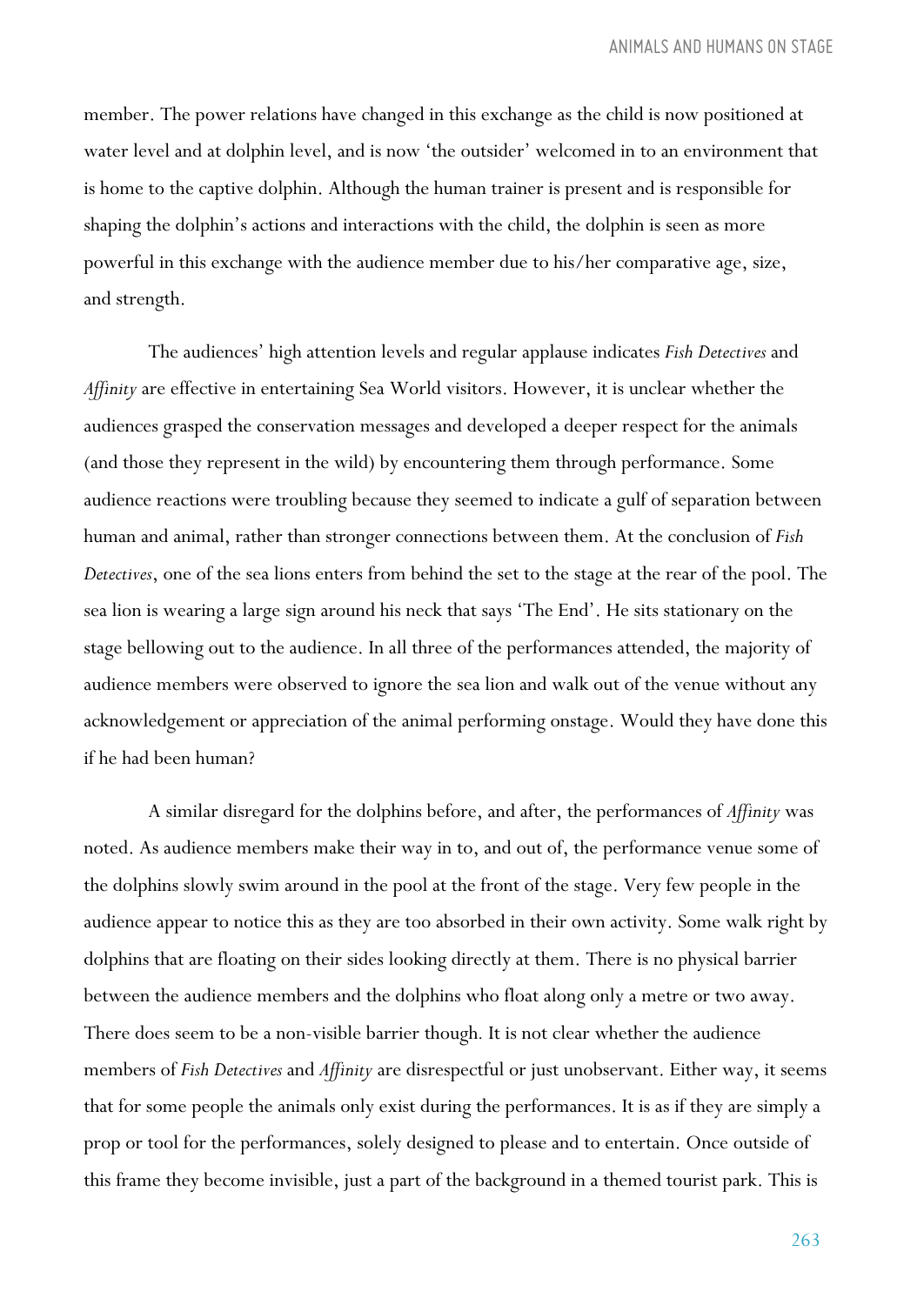reminiscent of Chaudhuri's explanation that 'the fundamental fact about animals, is that *they do not speak*. All other 'others' have capitulated to the discursive imperative of modernity' ('Animal Rites' 511). As such those 'others' (such as children, people with a mental illness, and Indigenous persons) are arguably now heard and given consideration. However, the sea lion calling out to the audience and looking out at the crowd remains silent in the minds of those who ignore him. So too, the dolphins are silenced by the disregard of those who walk right by them.

#### *Conclusion*

*Fish Detectives* and *Affinity* provide the chance to explore the intersection of humans and animals in performance as indicators of how animals, and our relationships with them, are presented to us. A comparison of the two narrative-driven live productions at Sea World on the Gold Coast finds that different approaches are employed to entertain and inform the human audiences, and showcase the animals on display. The overt anthropomorphism employed in *Fish Detectives* lessens the opportunities to generate understanding of, and emotional engagement with, the sea lions and pelican. Audiences are likely to feel positively about the animals because they perform on cue, they play the role of good characters, they display some amazing physical feats, and their actions are understood to be funny. However, the human emphasis means that the audience learns little about the real animals. Meanwhile, the demonstration with storytelling in *Affinity* sees the animals performing 'themselves' within an overarching narrative about dolphin and human relations. There is a greater sense of knowing the dolphins due to the facts and stories told about them, and by seeing these played out in the pool in the form of impressive stunts. Their direct interaction with the human performers in the water appears to reflect a simpatico relationship, which encourages human empathy and interest in the dolphins on display.

There is an interesting dichotomy present in both productions, which on the one hand, sees the animals as powerless pawns performing for humans in a human entertainment. Audiences may be reminded of the dominance of humans and of our exerted control over other animals and the natural environment. Yet on the other hand, the productions highlight the very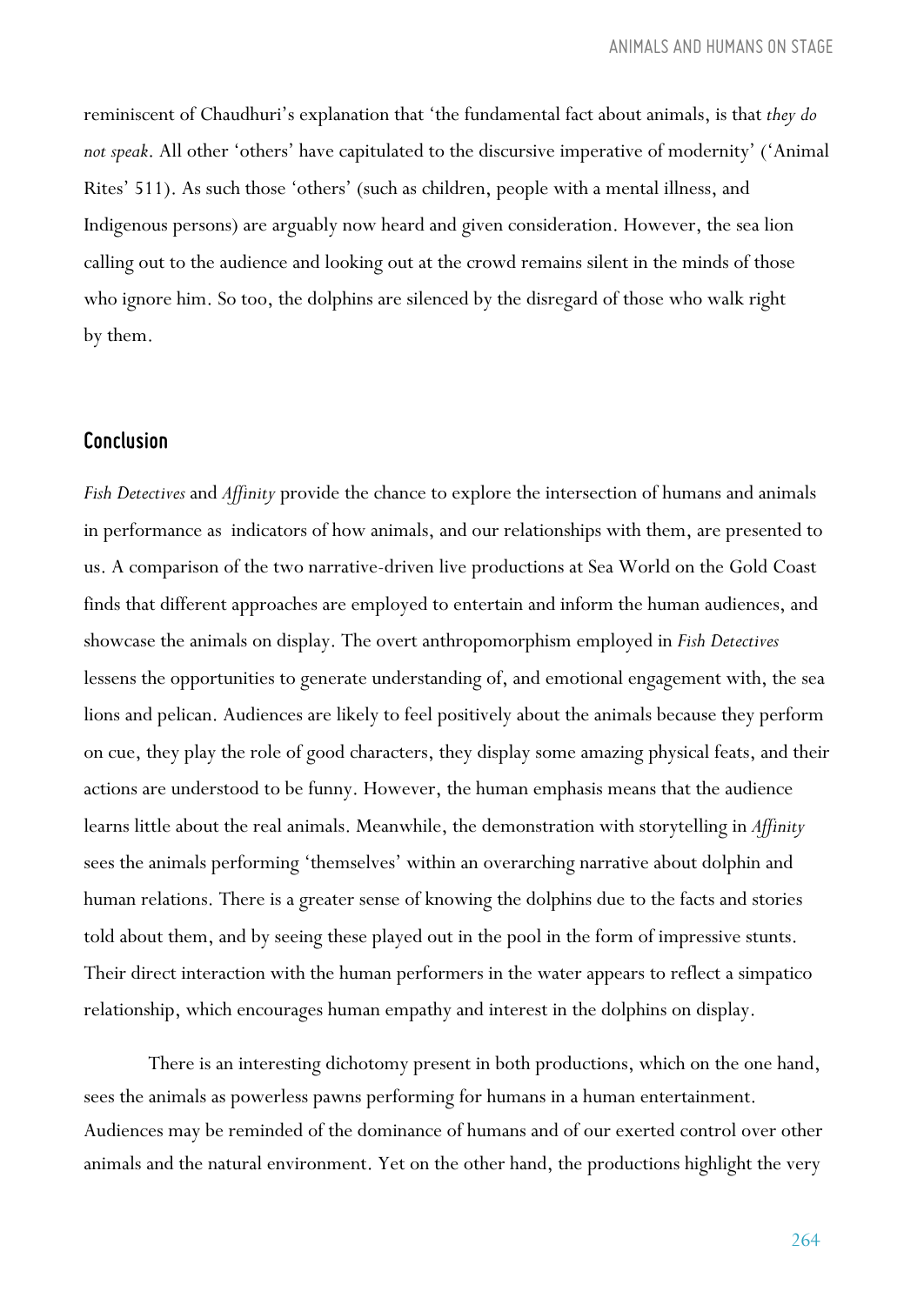real capacity for performing animals to stand as equals alongside human actors and to collaborate with them to help communicate stories. To observe this collaboration and to engage in the stories told may also remind audiences that we, as multiple species, are all in this together. We all reside on the one Earth and our lives continually intersect and impact upon the other. How much all of this is considered and retained beyond performance is unknown. To discover audience attitudes and awareness before and after attendance an audience reception study is required. The next stage of this research aims to survey audiences at Sea World performances to better understand: what they already know about the featured animals and associated environmental issues before encountering the performances; how they engage with the content and respond to the depictions of the animals and humans on display; and whether their knowledge, interest and empathy for the animals has increased as a result of attending the productions.

#### *Note*

 $1$  At each of the three performances I attended, a woman was selected from the audience. This is most likely because the creators of *Fish Detectives* would think it more appropriate for a male seal to 'kiss' a female human.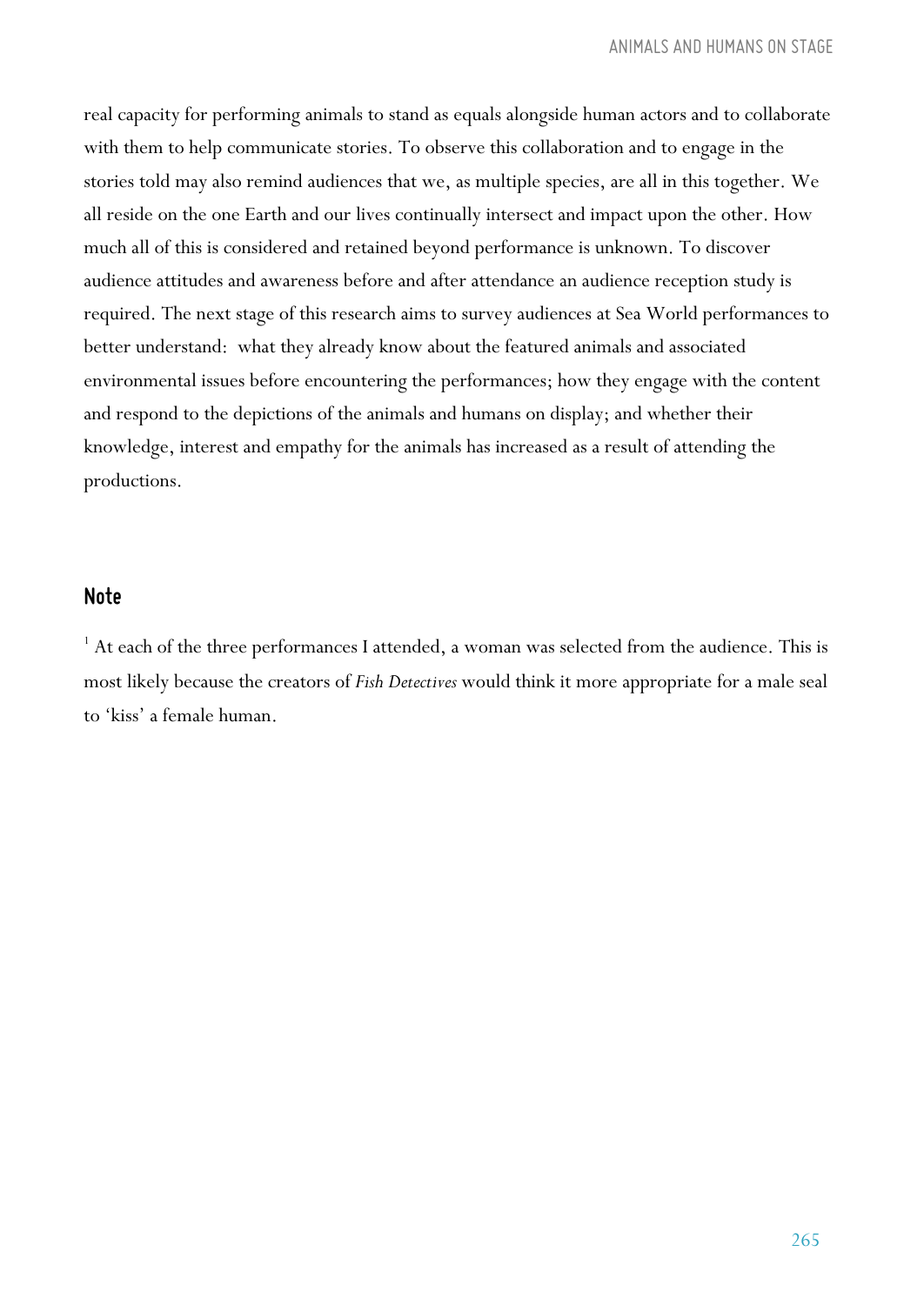#### *Works Cited*

- Aloi, Giovanni. 'On a Wing and a Prayer: Butterflies in Contemporary Art.' Routledge Handbook of Human-Animal Studies. Edited by Garry Marvin and Susan McHugh. Routledge, 2014, pp. 68-83.
- Ballantyne, Roy, and Jan Packer. 'Visitors' Perceptions of the Conservation Education Role of Zoos and Aquariums: Implications for the Provision of Learning Experiences.' Visitor Studies, vol. 19, no. 2, 2016, pp. 193-210.
- Borrell, Sally. 'Linguistic Anthropomorphism: Timbuktu, The Whistler and The White Bone.' Engaging with Animals: Interpretation of a Shared Existence. Edited by Georgette Leah Burns and Mandy Paterson, Sydney University Press, 2014, pp. 149 – 166.
- Boyde, Melissa, editor. Captured: The Animal Within Culture. Palgrave Macmillan, 2013.
- Brockmeier, Jens, and Donal A. Carbaugh, editors. Narrative and Identity: Studies in Autobiography, Self and Culture. John Benjamins, 2001.
- Bruner, Jerome. 'Self–making and World-making.' Narrative and Identity: Studies in Autobiography, Self and Culture, edited by Jens Brockmeier and Donal A. Carbaugh. John Benjamins, 2001, pp. 25-38.
- Bruner, Jerome. 'Narrative, Culture, and Mind.' Telling Stories: Language, Narrative, and Social Life. Edited by Deborah Schiffrin, Anna De Fina, and Anastasia Nylund, Georgetown University Press, 2010, pp. 45-50.
- Burns, Georgette Leah. 'Anthropomorphism and Animals in the Anthropocene.' Engaging with Animals: Interpretations of a Shared Existence. Edited by Georgette Leah Burns and Mandy Paterson, Sydney University Press, 2014, pp. 3-20.
- Cadman, Sam. 'Reflections on Anthropocentrism, Anthropomorphism and Impossible Fiction: Towards A Typological Spectrum of Fictional Animals.' Animal Studies Journal, vol. 5, no. 2, 2016, pp. 161-182.

Carlson, Marvin. Performance: A Critical Introduction. Routledge, 1996.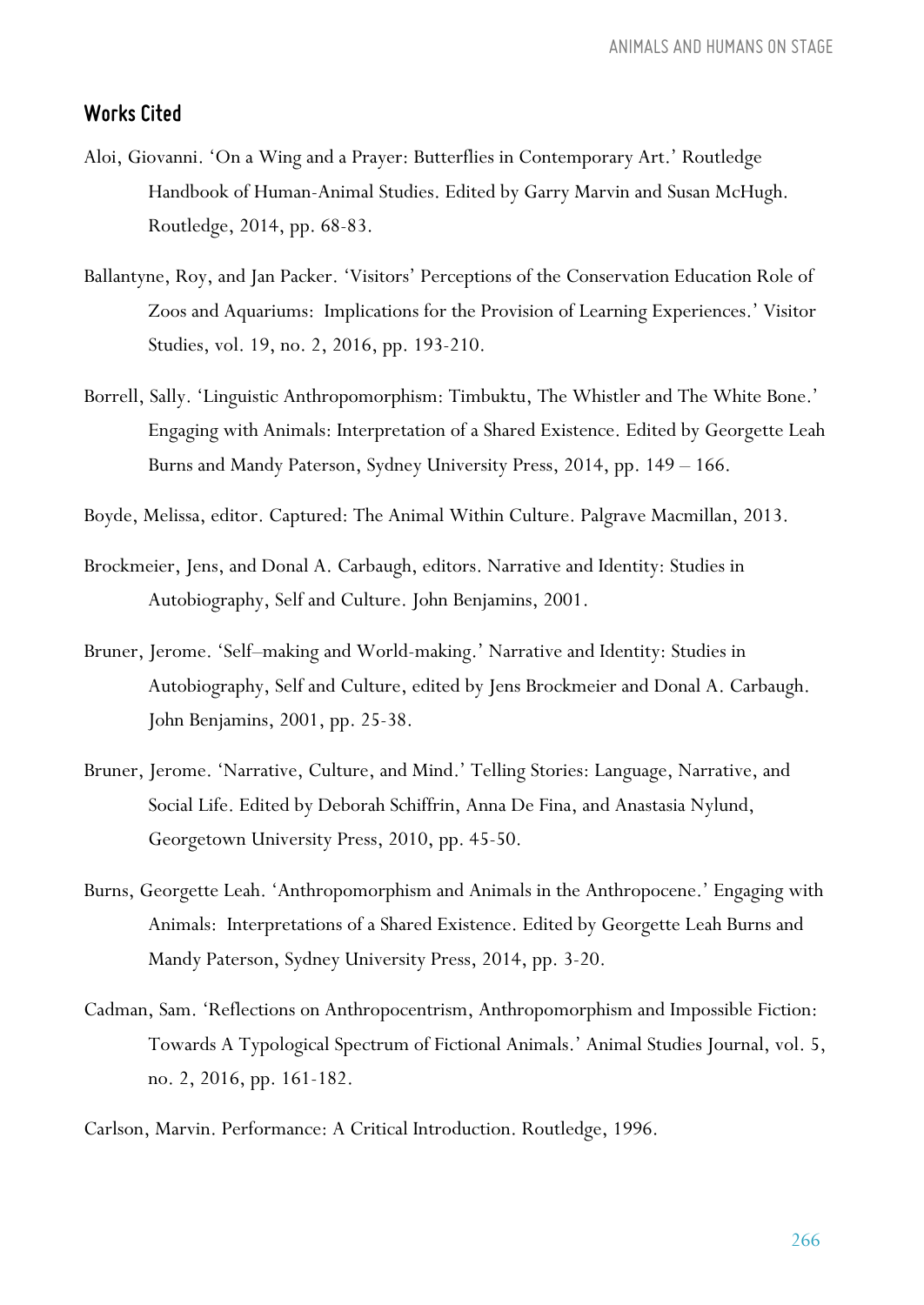- Carr, Neil. 'Ideal Animals and Animal Traits for Zoos: General Public Perspectives.' Tourism Management, vol. 57, 2016, pp. 37-44.
- Castellucci, Romeo. 'The Animal Being on Stage.' Performance Research, vol. 5, no. 2, 2000, pp. 23-28.
- Chaudhuri, Una. 'Animal Rites: Performing Beyond the Human.' Critical Theory and Performance. Edited by Janelle G. Reinelt and Joseph R. Roach, 4th ed., University of Michigan Press, 2010, pp. 506-520.
- ---. '(De)Facing the Animals: Zooësis and Performance.' The Drama Review, vol. 51, no. 1, 2007, pp. 8-20.
- Chaudhuri, Una, and Holly Hughes, editors. Animal Acts: Performing Species Today. University of Michigan Press, 2014.
- Desmond, Jane C. Staging Tourism: Bodies on Display from Waikiki to Sea World. University of Chicago Press, 1999.
- Haven, Kendall F. Story Proof: The Science Behind the Power of Story. Libraries Unlimited, 2007.
- Herman, David. Basic Elements of Narrative. Wiley-Blackwell, 2009.
- Hogan, Patrick Colm. Affective Narratology: The Emotional Structure of Stories. University of Nebraska Press, 2011.
- Hutching, Gerard. 'Humans and Dolphins.' Te Ara the Encyclopedia of New Zealand. http://www.TeAra.govt.nz/en/photograph/4696/the-story-of-pelorus-jack Accessed 16 March 2017.
- Jorgensen, Danny L. Participant Observation: A Methodology for Human Studies. SAGE Publications, 1989.
- Nance, Susan. Entertaining Elephants: Animal Agency and the Business of the American Circus. John Hopkins University Press, 2013.
- Orozco, Lourdes. Theatre & Animals. Palgrave Macmillan, 2013.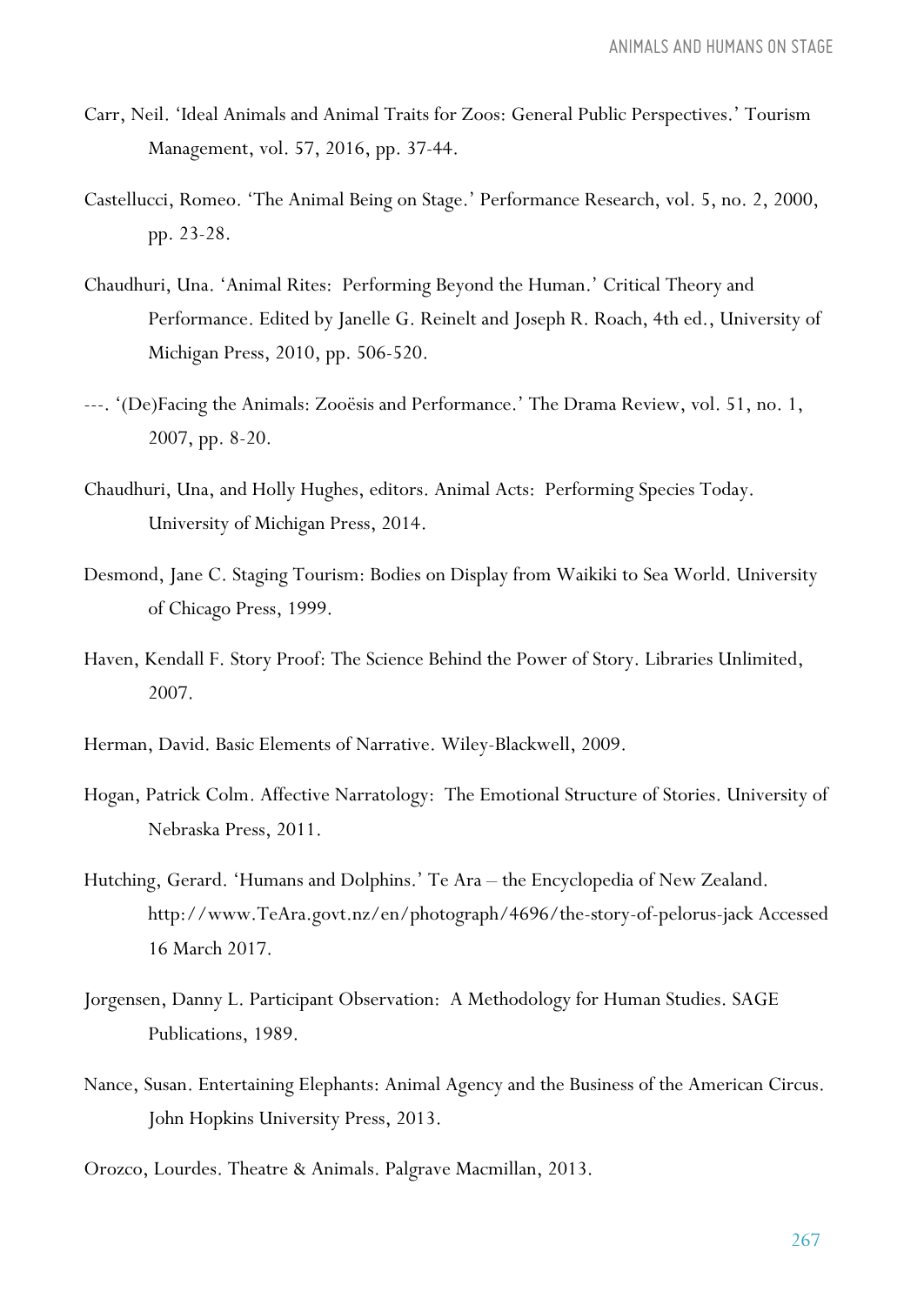- Orozco, Lourdes, and Jennifer Parker-Starbuck. Performing Animality: Animals in Performance Practices. Palgrave Macmillan, 2015.
- Parkinson, Rob. Storytelling and Imagination: Beyond Basic Literacy 8-14. Routledge, 2011.
- Peterson, Michael. 'The Animal Apparatus: From a Theory of Animal Acting to an Ethics of Animal Acts.' The Drama Review, vol. 51, no. 1, 2007, pp. 33-48.
- Puchner, Martin. 'Performing the Open: Actors, Animals, Philosophers.' The Drama Review, vol. 51, no.1, 2007, pp. 21-32.
- Raber, Karen, and Monica Mattfeld (eds). Performing Animals: History, Agency, Theater. Penn State University Press, 2017.
- Ridout, Nicholas. 'Animal Labour in the Theatrical Economy.' Theatre Research International, vol. 29, no.1, 2004, pp. 57-65.
- ---. Stage Fright, Animals and Other Theatrical Problems. Cambridge University Press, 2006.
- Rohman, Carrie. 'Effacing the Human: Rachel Rosenthal, Rats and shared Creative Agency.' Performing Animality: Animals in Performance Practices. Edited by Lourdes Orozco and Jennifer Parker-Starbuck, Palgrave Macmillan, 2015, pp. 168-186.
- Rosenthal, Rachel. 'Animals Love Theatre.' The Drama Review, vol. 51, no.1, 2007, pp. 5-7.
- Sickler, Jessica, et al. 'Social Narratives Surrounding Dolphins: Q Method Study.' Society & Animals, vol. 14, no. 4, 2006, pp. 351-382.
- Svich, Caridad. 'Dispatches from the Field.' Audience Revolution: Dispatches from the Field, edited by Caridad Svich, Bill Rauch, and Allison Carey, Theatre Communications Group, 2016, pp. xiii – xix.
- Tait, Peta. Fighting Nature: Travelling Menageries, Animal Acts and War Shows. Sydney University Press, 2016.
- ---. '[Performance Review] Species Blindness: Is there a Role for a Quoll?' Animal Studies Journal, vol. 6, no. 2, 2017, pp. 187-191.
- ---. Wild and Dangerous Performances: Animals, Emotions, Circus. Palgrave Macmillan, 2012.